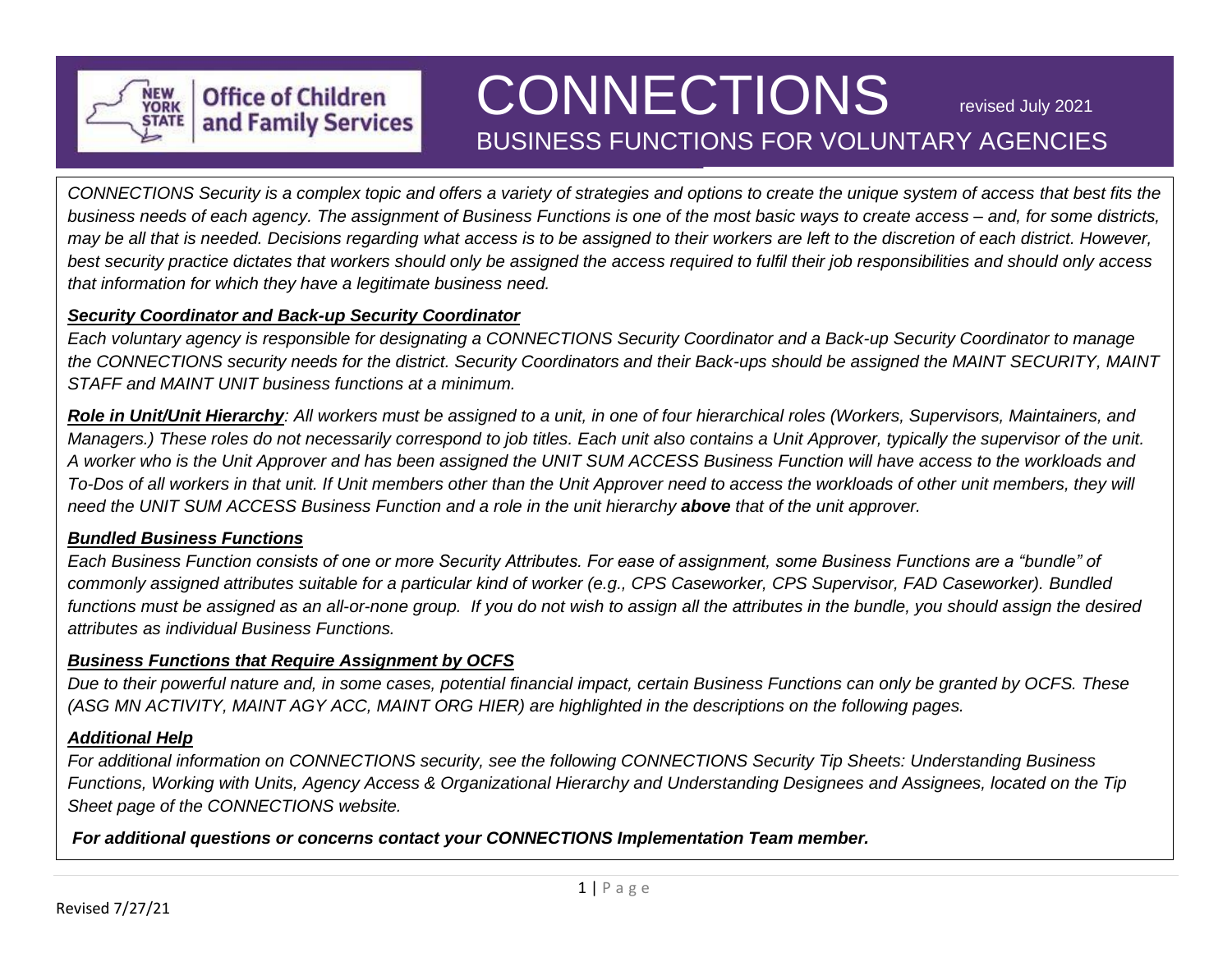| <b>Business Function</b> | <b>Security Attributes</b> | <b>Description</b>                         | <b>Recommendations</b>         | <b>Comments</b>                           |
|--------------------------|----------------------------|--------------------------------------------|--------------------------------|-------------------------------------------|
| <b>ACC SEALED</b>        | • Access Sealed            | The ACC SEALED ADOP                        | It is recommended that         | If the Finalized Adoption window of a     |
| <b>ADOP</b>              | Adoption                   | <b>Business Function allows a</b>          | only Adoption                  | CCR stage (open or closed) has not        |
|                          |                            | worker to access a closed                  | supervisors or those with      | been completed and saved (e.g. the        |
|                          |                            | Child Case Record (CCR)                    | a specific need to see         | worker does not yet have all of the       |
|                          |                            | type Family Services Stage                 | sealed adoptions be            | information to complete the finalization, |
|                          |                            | (FSS) that has been sealed                 | given this Business            | the child's goal changed or the adoption  |
|                          |                            | due to the finalization of the             | Function.                      | was never completed), then the stage is   |
|                          |                            | child's adoption for those                 | Careful consideration          | NOT sealed. Such stages are treated       |
|                          |                            | cases in which the VA                      | needs to be given when         | like all other foster care cases and the  |
|                          |                            | worker had a role in the                   | assigning this Business        | ACCESS SEALED ADOPTION BF does            |
|                          |                            | stage prior to finalization                | Function, as there are         | not apply.                                |
|                          |                            | and those in the unit                      | strict confidentiality laws    |                                           |
|                          |                            | hierarchy of the worker.                   | and regulations regarding      |                                           |
|                          |                            | An adoption is sealed once                 | sealed adoptions.              |                                           |
|                          |                            | the Finalize Adoption                      | There should be a              |                                           |
|                          |                            | window is completed by the                 | regular review of which        |                                           |
|                          |                            | district Case Manager and                  | workers have this              |                                           |
|                          |                            | saved. The CCR stage can                   | <b>Business Function to be</b> |                                           |
|                          |                            | then remain open or be                     | sure that it is only           |                                           |
|                          |                            | closed.                                    | assigned to those whose        |                                           |
|                          |                            | If the CCR Stage Remains                   | job duties require it.         |                                           |
|                          |                            | Open:                                      |                                |                                           |
|                          |                            | • A worker with this                       |                                |                                           |
|                          |                            | <b>Business Function and</b>               |                                |                                           |
|                          |                            | access to the stage can                    |                                |                                           |
|                          |                            | access the Finalize                        |                                |                                           |
|                          |                            | Adoption window in read-                   |                                |                                           |
|                          |                            | only mode.                                 |                                |                                           |
|                          |                            |                                            |                                |                                           |
|                          |                            | • A worker with access to                  |                                |                                           |
|                          |                            | the CCR stage, but<br>without the Business |                                |                                           |
|                          |                            | Function cannot access                     |                                |                                           |
|                          |                            | the Finalize Adoption                      |                                |                                           |
|                          |                            | window.                                    |                                |                                           |
|                          |                            |                                            |                                |                                           |
|                          |                            | If the CCR Stage is Closed:                |                                |                                           |

## **The business functions below are presented in alphabetical order for ease of use.**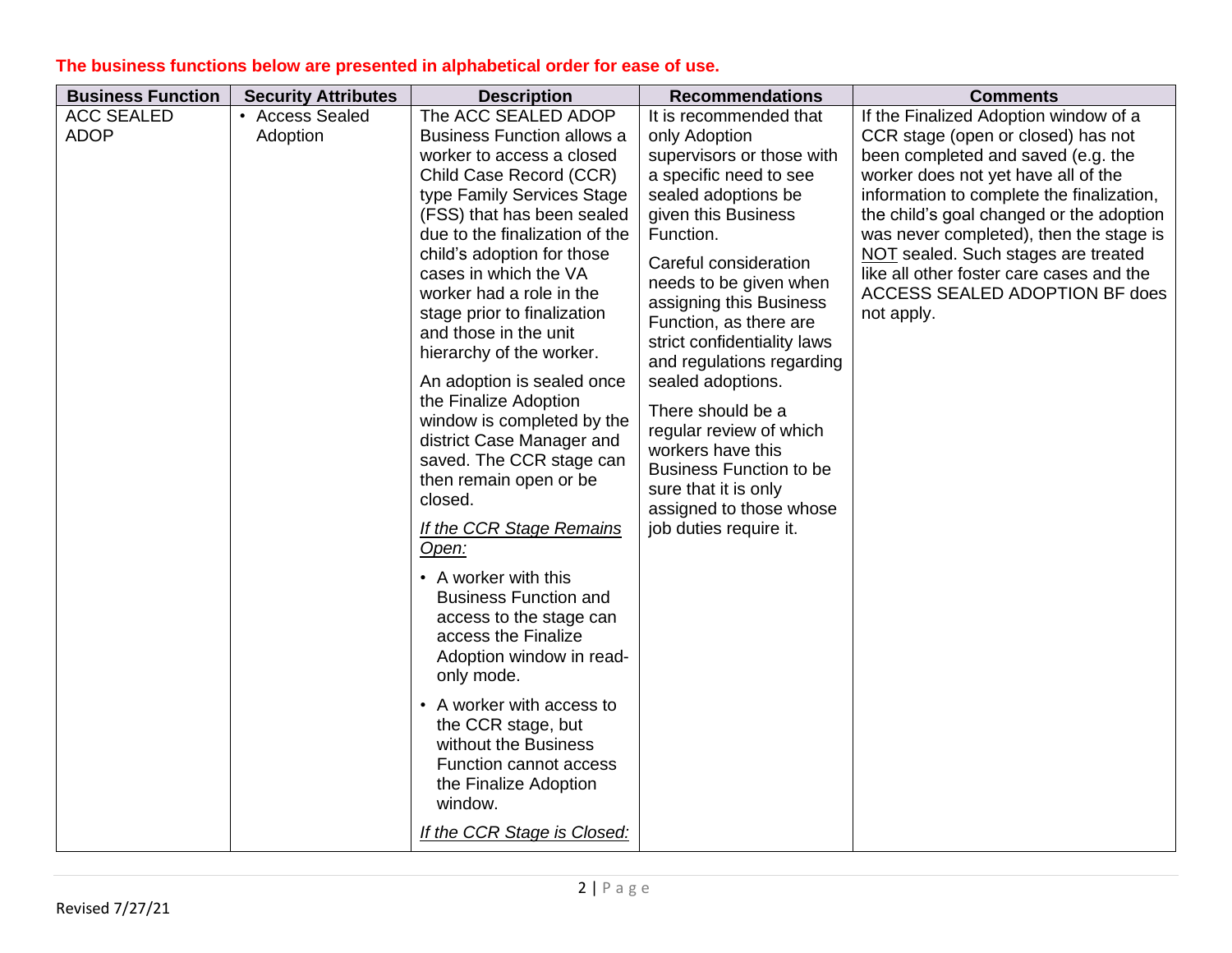| <b>Business Function</b>         | <b>Security Attributes</b>                               | <b>Description</b>                                                                                                                                                                                                                                                                                                                                                                                                                                                                                                               | <b>Recommendations</b>                                                                                                                                                                                                                                                    | <b>Comments</b>                                                                                                                                                                                                                                                                                                                                                                                                                                                                                                                                                                                                                                                                               |
|----------------------------------|----------------------------------------------------------|----------------------------------------------------------------------------------------------------------------------------------------------------------------------------------------------------------------------------------------------------------------------------------------------------------------------------------------------------------------------------------------------------------------------------------------------------------------------------------------------------------------------------------|---------------------------------------------------------------------------------------------------------------------------------------------------------------------------------------------------------------------------------------------------------------------------|-----------------------------------------------------------------------------------------------------------------------------------------------------------------------------------------------------------------------------------------------------------------------------------------------------------------------------------------------------------------------------------------------------------------------------------------------------------------------------------------------------------------------------------------------------------------------------------------------------------------------------------------------------------------------------------------------|
|                                  |                                                          | • Workers must have the<br>ACC SEALED ADOP BF<br>plus historical access<br>(historical worker, or in<br>that worker's unit<br>hierarchy at the time) in<br>order to access a Sealed<br>Adoption stage.                                                                                                                                                                                                                                                                                                                           |                                                                                                                                                                                                                                                                           |                                                                                                                                                                                                                                                                                                                                                                                                                                                                                                                                                                                                                                                                                               |
|                                  |                                                          | • Workers who had a role<br>in the CCR stage at one<br>time, but were<br>unassigned prior to stage<br>closure, are able to view<br>the window if they have<br>the ACC SEALED ADOP<br>BF.                                                                                                                                                                                                                                                                                                                                         |                                                                                                                                                                                                                                                                           |                                                                                                                                                                                                                                                                                                                                                                                                                                                                                                                                                                                                                                                                                               |
| <b>ACC SERPLAN</b><br><b>REV</b> | <b>Access Service</b><br>$\bullet$<br><b>Plan Review</b> | ACC SERPLAN REV is a<br>specialty path business<br>function, when paired with<br>the CASE SEARCH or<br>PERSON SEARCH BF,<br>allows a worker to access<br>only the Service Plan<br>Review windows for any<br><b>Family Services Stage</b><br>(FSS) assigned to a worker<br>in their agency.<br>The worker with this<br><b>Business Function and no</b><br>role in an FSS stage can<br>access, create and/or<br>modify Service Plan<br>Review information but<br>does not have access to<br>other information within the<br>stage. | It is recommended that<br>this BF be assigned to<br>clerical or other workers<br>responsible for<br>scheduling and/or<br>documenting Service<br>Plan Review information<br>(e.g., Third Party<br>Reviewers), who have no<br>need for full access to<br>stage information. | The following workers can create and<br>modify Service Plan Reviews without<br>being assigned the ACC SERPLAN<br><b>REV Business Function:</b><br>• workers assigned a role in the stage,<br>• any worker with access to the<br>workload of a worker with a role in the<br>stage through unit hierarchy or<br>• any worker with access to the<br>workload of a worker with a role in the<br>stage as a result of Agency Access<br>settings.<br><b>REMINDER: Use of AGENCY ACCESS</b><br>settings may allow a worker with the<br><b>ACC SERPLAN REV Business Function</b><br>to access more than just the Service<br>Plan Review window if they are:<br>• Case Assignable<br>• a Unit Approver |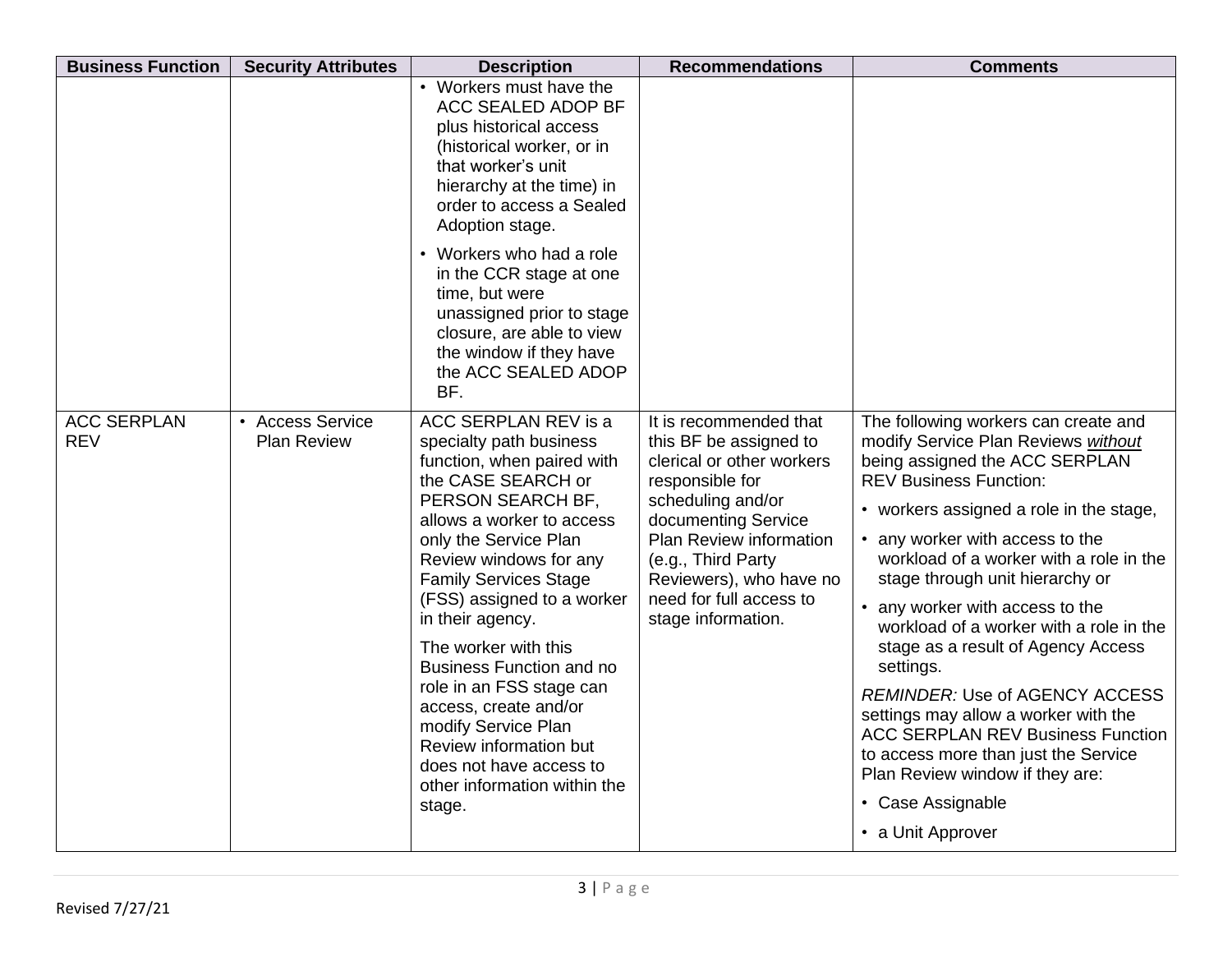| <b>Business Function</b> | <b>Security Attributes</b>         | <b>Description</b>                                                                                                                                                                                   | <b>Recommendations</b>                                                  | <b>Comments</b>                                                                                                 |
|--------------------------|------------------------------------|------------------------------------------------------------------------------------------------------------------------------------------------------------------------------------------------------|-------------------------------------------------------------------------|-----------------------------------------------------------------------------------------------------------------|
|                          |                                    |                                                                                                                                                                                                      |                                                                         | • in a Supervisory Unit in the<br><b>Organizational Hierarchy</b>                                               |
|                          |                                    |                                                                                                                                                                                                      |                                                                         | • have been assigned a Job Type                                                                                 |
|                          |                                    |                                                                                                                                                                                                      |                                                                         | See the MAINT AGY ACC BF<br>description for a description of<br><b>AGENCY ACCESS settings.</b>                  |
| <b>ACCESS ALL AGY</b>    | • Case Search                      | <b>This Business Function</b>                                                                                                                                                                        | It is recommended that                                                  | The agency of the case includes the                                                                             |
|                          | • Access All in<br><b>District</b> | (BF), allows read-only<br>access to all case details<br>for all cases, open or                                                                                                                       | this Business Function be<br>given to staff needing<br>access to case   | agency of the current Primary worker,<br>Secondary worker(s), Case Planner or<br>Case Worker(s) on a stage.     |
|                          |                                    | closed, in the worker's<br>agency when accessed via<br>a case search.                                                                                                                                | information for the entire<br>agency.                                   | The historical agency of the case<br>includes the agency of the worker(s) on<br>a stage at the time of closing. |
|                          |                                    | To search by a person's<br>name, the PERSON<br><b>SEARCH BF is also</b><br>required.                                                                                                                 |                                                                         |                                                                                                                 |
|                          |                                    | <b>Additional Business</b><br>Functions are still needed<br>to view details controlled by<br>other profiles, such as<br>MAINT FAD HIST for home<br>history or VIEW HEALTH<br>for health information. |                                                                         |                                                                                                                 |
| <b>ASG MN ACTIVITY</b>   | • Assign Maintain<br>Activity      | <b>This Business Function</b><br>gives a worker the ability to                                                                                                                                       | Because of the potential<br>financial impact of                         | This business function can only be<br>assigned by OCFS.                                                         |
|                          |                                    | assign the MAINT<br><b>ACTIVITY Business</b><br>Function, which allows a                                                                                                                             | changing Activities<br>information, agencies<br>must request assignment | Only Voluntary Agencies that work with<br>NYC will need this BF.                                                |
|                          |                                    | worker to enter, and modify<br>information in the Activities                                                                                                                                         | of the ASG MN<br><b>ACTIVITY Business</b>                               | To request this BF, use the<br><b>CONNECTIONS Security Coordinator</b>                                          |
|                          |                                    | window (formerly CCRS)                                                                                                                                                                               | Function from OCFS.                                                     | <b>Update and Security Business</b><br>Functions Request Form on the Forms                                      |
|                          |                                    |                                                                                                                                                                                                      | The BF may be assigned<br>to either the Security                        | page of the CONNECTIONS website.                                                                                |
|                          |                                    |                                                                                                                                                                                                      | Coordinator or a                                                        | Only workers with the ASG MN<br><b>ACTIVITY BF or the MAINT ACTIVITY</b><br>BF will be able to see the MAINT    |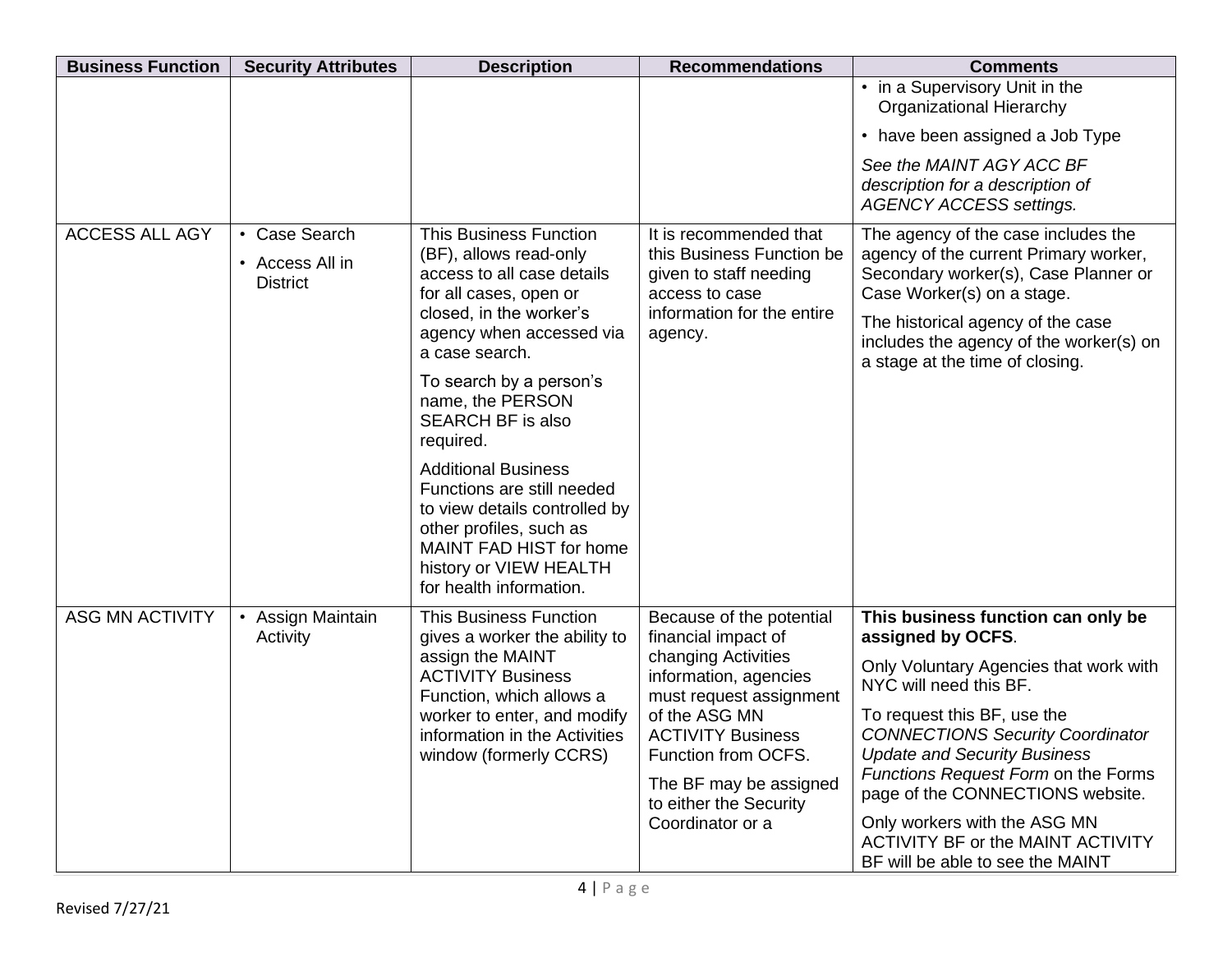| <b>Business Function</b> | <b>Security Attributes</b> | <b>Description</b>                                                                                                                                                                                                                                                                                                                                                                                                                         | <b>Recommendations</b>                                                                                                                                                                                                                                                                                                | <b>Comments</b>                                                                                                                                                                                                                                                                                                                                                                                                                                                                                                                                                                   |
|--------------------------|----------------------------|--------------------------------------------------------------------------------------------------------------------------------------------------------------------------------------------------------------------------------------------------------------------------------------------------------------------------------------------------------------------------------------------------------------------------------------------|-----------------------------------------------------------------------------------------------------------------------------------------------------------------------------------------------------------------------------------------------------------------------------------------------------------------------|-----------------------------------------------------------------------------------------------------------------------------------------------------------------------------------------------------------------------------------------------------------------------------------------------------------------------------------------------------------------------------------------------------------------------------------------------------------------------------------------------------------------------------------------------------------------------------------|
|                          |                            |                                                                                                                                                                                                                                                                                                                                                                                                                                            | manager with the MAINT<br><b>SECURITY BF.</b>                                                                                                                                                                                                                                                                         | <b>ACTIVITY BF listed in the Staff Security</b><br><b>Business Function list.</b>                                                                                                                                                                                                                                                                                                                                                                                                                                                                                                 |
| <b>ASSIGN PLACE</b>      | • Assign Placement         | <b>This Business Function</b><br>provides limited access to a<br>worker for the purpose of<br>assigning an existing<br>placement request to<br>another worker for<br>processing.<br>Workers with this BF can<br>update only two fields<br>(Placement Worker<br>Assigned and Comments)<br>of an open placement<br>request.<br>All other information in the<br>body of the request and all<br>left navigation pane options<br>are read-only. | This BF is intended for<br>staff responsible for<br>assigning a placement<br>request to another worker<br>for processing.                                                                                                                                                                                             | This BF is only needed in agencies<br>whose business process for placement<br>requests requires the assignment of<br>separate workers for different parts of<br>the process.<br>Workers with this BF gain access to the<br>Placement window in one of two ways:<br>• from a workload containing the child<br>for whom the placement request has<br>been initiated using the Placement<br>link in the left navigation pane.<br>from the Placement link on the<br>Search/Maintain menu if the PLACE<br>DASH BF has also been assigned.<br>Not all agencies will need to assign this |
| <b>CASE SEARCH</b>       | • Case Search              | <b>This Business Function</b><br>allows a worker to perform<br>statewide searches by<br>Case ID, Stage ID, Case<br>Name, or District and WMS<br>Case #. from the<br>Search/Maintain menu.                                                                                                                                                                                                                                                  | It is recommended that<br>this BF only be assigned<br>to workers who need to<br>perform searches outside<br>of working in a case,<br>such as those using the<br>specialty path with BFs<br>such as ACC SERPLAN<br><b>REV, ENTER PROG</b><br>NOTE, MAINT<br><b>EDUCATION, MAINT</b><br><b>HEALTH or VIEW</b><br>HEATH. | BF.<br>This security attribute is contained in<br>the ACCESS ALL Business function, so<br>workers assigned that business function<br>do not also need this assigned as a<br>separate BF.<br>Any case search will return the following<br>basic information:<br>• Case Name<br>• Stage Status<br>• Case ID<br>• District/Agency<br>• Zone<br>• Case Type<br>• Last assigned worker                                                                                                                                                                                                 |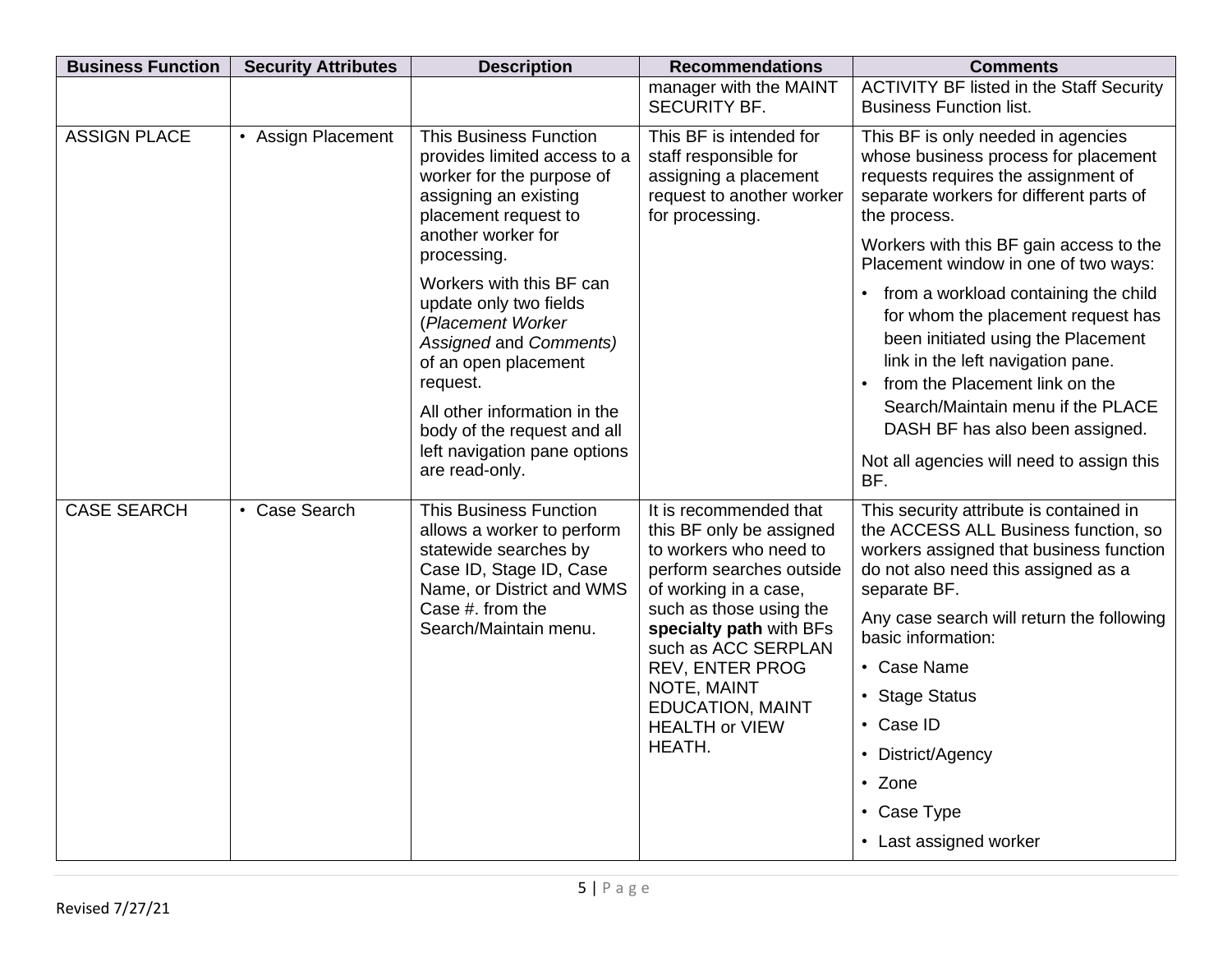| <b>Business Function</b>         | <b>Security Attributes</b>                           | <b>Description</b>                                                                                                                   | <b>Recommendations</b>                                                                                                                                                                                                                       | <b>Comments</b>                                                                                                                                                                                                                                                                                                                                                                                                                                                                                                                                                                                                |
|----------------------------------|------------------------------------------------------|--------------------------------------------------------------------------------------------------------------------------------------|----------------------------------------------------------------------------------------------------------------------------------------------------------------------------------------------------------------------------------------------|----------------------------------------------------------------------------------------------------------------------------------------------------------------------------------------------------------------------------------------------------------------------------------------------------------------------------------------------------------------------------------------------------------------------------------------------------------------------------------------------------------------------------------------------------------------------------------------------------------------|
|                                  |                                                      |                                                                                                                                      |                                                                                                                                                                                                                                              | • Worker's Phone #                                                                                                                                                                                                                                                                                                                                                                                                                                                                                                                                                                                             |
|                                  |                                                      |                                                                                                                                      |                                                                                                                                                                                                                                              | • Case Composition details                                                                                                                                                                                                                                                                                                                                                                                                                                                                                                                                                                                     |
| <b>CREATE FSI</b>                | <b>Create Family</b><br>$\bullet$<br>Services Intake | <b>This Business Function</b><br>allows a worker to create a<br><b>Family Services Intake</b><br>from the Intakes Menu.              | Recommended for all<br>workers responsible for<br>the creation of Family<br>Services Intake (FSI)<br>stages, including those<br>for youth who have<br>stepped down from an<br><b>OCFS</b> facility to<br>placement at a voluntary<br>agency. | Only one worker can be assigned a<br>role, that of Caseworker (CW), in an FSI<br>at a time.<br>Assigning another worker essentially<br>reassigns the stage. It removes the<br>current worker and transfers the stage<br>to the workload of the new worker.<br>There are special rules for reassigning<br>FSIs marked as Sensitive. The stage<br>can only be assigned by someone with<br>access to the assigned worker's<br>workload through Unit Summary or via<br>Agency Access settings. If access is<br>through Agency Access, the View<br>Sensitive BF is also required to view<br>and reassign the stage. |
|                                  |                                                      |                                                                                                                                      |                                                                                                                                                                                                                                              | An FSI stage may be modified by the<br>following workers:                                                                                                                                                                                                                                                                                                                                                                                                                                                                                                                                                      |
|                                  |                                                      |                                                                                                                                      |                                                                                                                                                                                                                                              | • the worker assigned the Caseworker<br>role in the stage                                                                                                                                                                                                                                                                                                                                                                                                                                                                                                                                                      |
|                                  |                                                      |                                                                                                                                      |                                                                                                                                                                                                                                              | • any worker with access to the<br>workload of the worker with a<br>Caseworker role in the stage through<br>unit hierarchy or                                                                                                                                                                                                                                                                                                                                                                                                                                                                                  |
|                                  |                                                      |                                                                                                                                      |                                                                                                                                                                                                                                              | • any worker with access to the<br>workload of the worker with a<br>Caseworker role in the stage as a<br>result of Agency Access settings.                                                                                                                                                                                                                                                                                                                                                                                                                                                                     |
| <b>ENTER PROG</b><br><b>NOTE</b> | <b>Enter Progress</b><br>$\bullet$<br><b>Notes</b>   | <b>ENTER PROG NOTE is a</b><br>specialty path Business<br>Function that, when paired<br>with the CASE SEARCH or<br>PERSON SEARCH BF, | It is recommended that<br>this BF be given to<br>clerical or other workers<br>responsible for entering<br>progress notes for other                                                                                                           | The following workers can create and<br>modify Progress Notes without being<br>assigned the ENTER PROG NOTE<br><b>Business Function:</b><br>• Workers assigned a role in the stage                                                                                                                                                                                                                                                                                                                                                                                                                             |
|                                  |                                                      | allows a worker to create,                                                                                                           |                                                                                                                                                                                                                                              |                                                                                                                                                                                                                                                                                                                                                                                                                                                                                                                                                                                                                |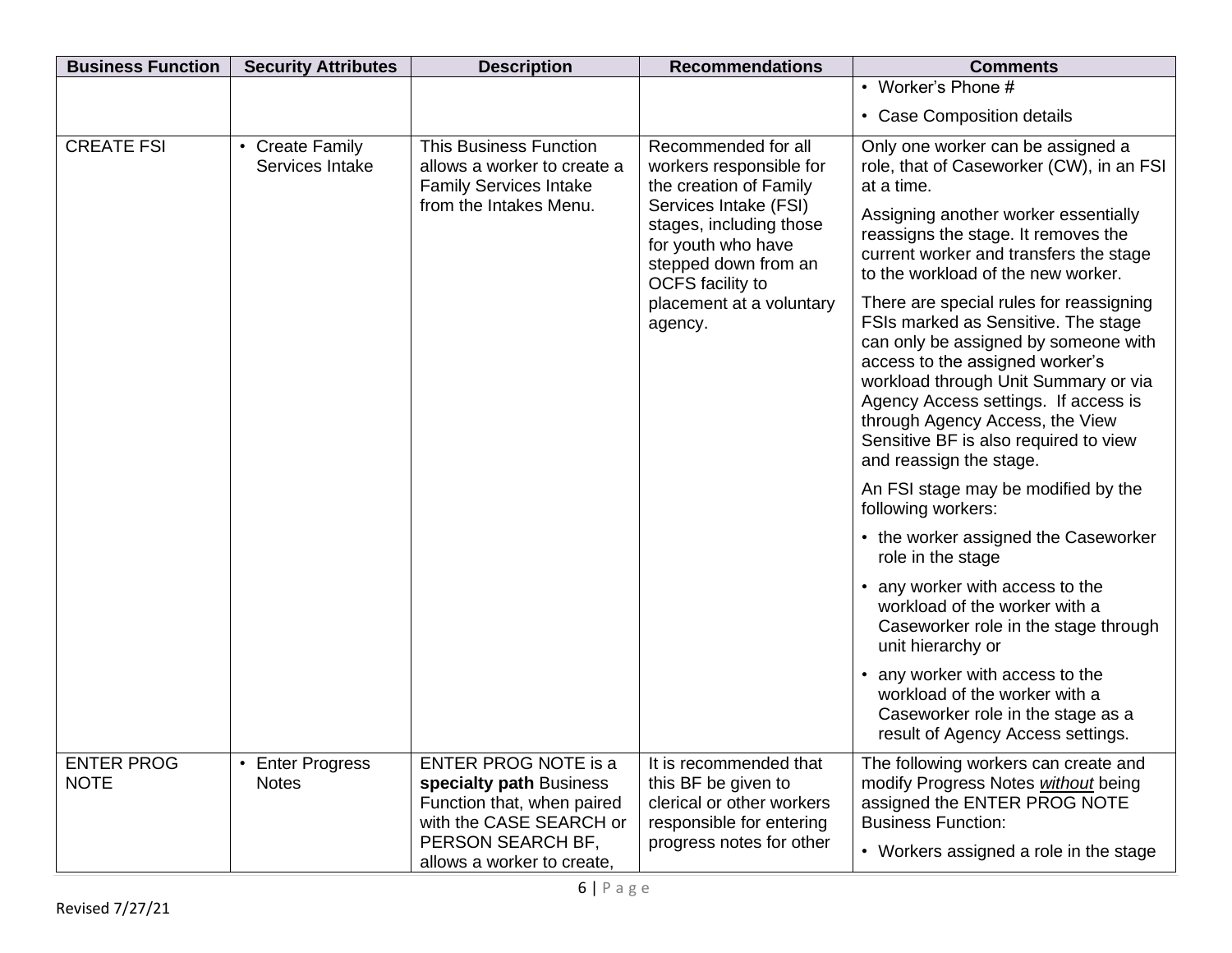| <b>Business Function</b> | <b>Security Attributes</b>                 | <b>Description</b>                                                                                                                                                                                                                                                                                                        | <b>Recommendations</b>                                                                                                                                                                                                                                                                                                                              | <b>Comments</b>                                                                                                                                                                                                                                                                                                                                                                                                                                                                                                                                               |
|--------------------------|--------------------------------------------|---------------------------------------------------------------------------------------------------------------------------------------------------------------------------------------------------------------------------------------------------------------------------------------------------------------------------|-----------------------------------------------------------------------------------------------------------------------------------------------------------------------------------------------------------------------------------------------------------------------------------------------------------------------------------------------------|---------------------------------------------------------------------------------------------------------------------------------------------------------------------------------------------------------------------------------------------------------------------------------------------------------------------------------------------------------------------------------------------------------------------------------------------------------------------------------------------------------------------------------------------------------------|
|                          |                                            | view or maintain progress<br>notes in stages assigned to<br>any worker in their agency.<br>The worker with this                                                                                                                                                                                                           | staff but with no need for<br>full access to the stage.<br>To create notes, a worker<br>must be:                                                                                                                                                                                                                                                    | • Any worker who can access the<br>workload of a worker with a role in the<br>stage through unit hierarchy<br>or                                                                                                                                                                                                                                                                                                                                                                                                                                              |
|                          |                                            | <b>Business Function and no</b><br>role in the case can<br>access, create and/or<br>modify progress notes but<br>does not have access to<br>other information within that<br>Family Services Stage.                                                                                                                       | • assigned a role in the<br>stage or<br>• assigned the ENTER<br><b>PROG NOTE Business</b><br>Function or<br>• assigned a Progress<br>Notes Task To-Do.<br>To modify notes, a<br>worker must be:<br>• the Author of the<br>progress note or<br>• the Entered By person<br>for the progress note.                                                     | • Any worker who can access the<br>workload of a worker with a role in the<br>stage as a result of Agency Access<br>settings.<br><b>REMINDER: Use of AGENCY ACCESS</b><br>settings may allow a worker with the<br>ENTER PROG NOTE BF to access<br>more than just the Progress Note<br>window if they are:<br>• Case Assignable<br>• a Unit Approver<br>• in a Supervisory Unit in the<br><b>Organizational Hierarchy</b><br>• have been assigned a Job Type<br>See the MAINT AGY ACC BF<br>description for a description of<br><b>AGENCY ACCESS settings.</b> |
| FC CPS NOTICES           | • View Foster Care<br><b>Notifications</b> | <b>This Business Function</b><br>allows the assigned worker<br>access to the Foster Care<br>Notification link on the<br>Search/Maintain menu to<br>view<br>• a listing of open foster<br>homes for their own<br>agency where a foster<br>parent is named as a<br>subject in a current CPS<br>INT, INV or FAR stage<br>and | Each agency should<br>assign this BF to one or<br>more workers tasked with<br>monitoring whether<br>children in their care are<br>in foster homes where a<br>foster parent is involved<br>in a CPS Intake,<br>Investigation or FAR<br>stage.<br>It is recommended that<br>this window be checked<br>each business day, so<br>the agency is aware of | Workers must be assigned this BF for<br>the Foster Care Notification link to<br>display on the Search/Maintain menu.<br>When an agency worker accesses the<br>Foster Care Notification window, the<br>search will return only those homes<br>certified/approved by their agency, and<br>those where their agency has an open<br>FSS for the placed child.<br>State and Regional Office workers with<br>the appropriate security will have<br>access to information about all homes<br>and children statewide.                                                 |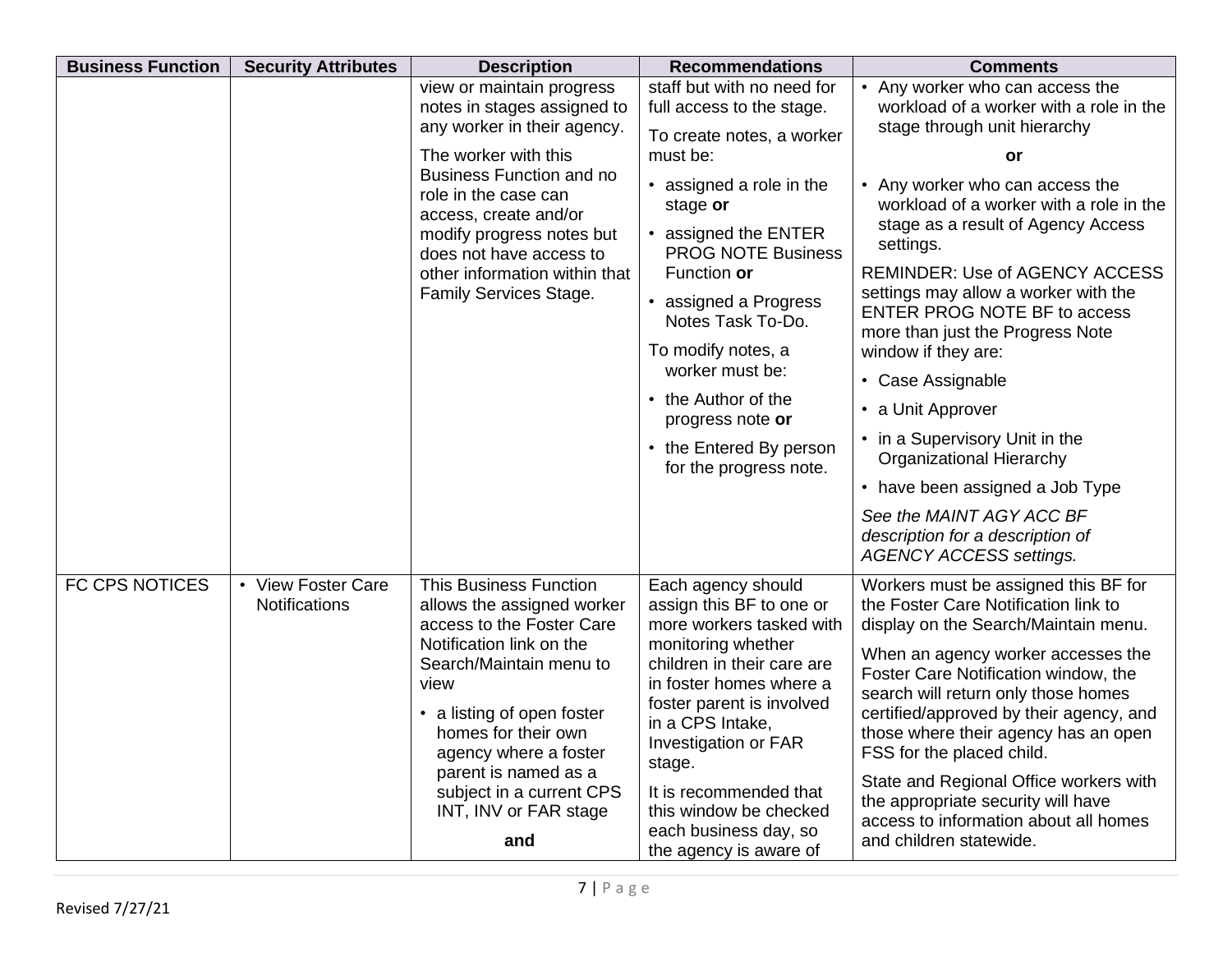| <b>Business Function</b>            | <b>Security Attributes</b> | <b>Description</b>                                                                                                                                                                                                                                                                                                                                                                                     | <b>Recommendations</b>                                                                                                                                                                                                                                                                                                                                 | <b>Comments</b>                                                                                                                                                                                                                                                                                                                                                                                                                                                                   |
|-------------------------------------|----------------------------|--------------------------------------------------------------------------------------------------------------------------------------------------------------------------------------------------------------------------------------------------------------------------------------------------------------------------------------------------------------------------------------------------------|--------------------------------------------------------------------------------------------------------------------------------------------------------------------------------------------------------------------------------------------------------------------------------------------------------------------------------------------------------|-----------------------------------------------------------------------------------------------------------------------------------------------------------------------------------------------------------------------------------------------------------------------------------------------------------------------------------------------------------------------------------------------------------------------------------------------------------------------------------|
|                                     |                            | • a listing of children in the<br>agency's care who are<br>placed in the foster home<br>of a person involved in a<br>CPS Intake,<br>Investigation, or FAR<br>stage, whether or not the<br>child is a subject child in<br>the report.                                                                                                                                                                   | any new reports involving<br>children in their care.                                                                                                                                                                                                                                                                                                   |                                                                                                                                                                                                                                                                                                                                                                                                                                                                                   |
| <b>FILE UPLOAD</b>                  | • File Upload              | This business function<br>allows a worker to upload<br>photos and scanned<br>documents to<br>CONNECTIONS, which<br>can then be linked to a<br>stage, person (PID),<br>progress note or to the<br>Health module for stages<br>on their workload via the<br>My Uploads process and<br>the Uploads URL.<br>District workers have the<br>ability to link an uploaded<br>document to an Allegation<br>also. | This BF is appropriate for<br>staff that need to include<br>photos or documents as<br>part of their case<br>documentation.<br>Workers assigned this BF<br>should be cautioned that<br>linking photos/documents<br>to a PID will allow this<br>information to follow the<br>person throughout history<br>and be accessible to<br>workers in the future. | Workers without this BF may access the<br>URL but will not be able to upload<br>photos or documents into<br>CONNECTIONS.<br>Up to ten files can be uploaded at a<br>time.<br>Photos and documents to be uploaded<br>must be less than 95 mb in size.<br>See 19-OCFS-ADM-13 for<br>programmatic direction on this<br>functionality.                                                                                                                                                |
| <b>INITIATE</b><br><b>PLACEMENT</b> | • Initiate Placement       | <b>This Business Function</b><br>allows a worker without a<br>role in a stage to initiate a<br>request for placement.<br>Workers with this BF can<br>modify information in the<br>following fields on the<br>Placement window:<br>• Children Needing<br>Placement<br><b>Requested Placement</b><br>Date<br><b>Request Status</b>                                                                       | This BF provides<br>specialty path access for<br>workers responsible for<br>initiating a placement<br>request but who do not<br>have a role in or<br>workload access to the<br>stage containing the<br>child(ren) to be placed.<br>This BF is not needed<br>by workers with<br>workload access as<br>they can initiate a                               | Workers with this BF gain access to the<br>Placement window in one of two ways:<br>• If the worker is also assigned the<br><b>CASE SEARCH or PERSON</b><br>SEARCH BF, they can use the<br>Person or Case link on the<br>Search/Maintain menu to search for<br>and locate the open stage (FSS)<br>containing the child(ren) requiring<br>placement and click the Placement<br>link in the Specialty Path section of<br>the left navigation pane to access the<br>Placement window. |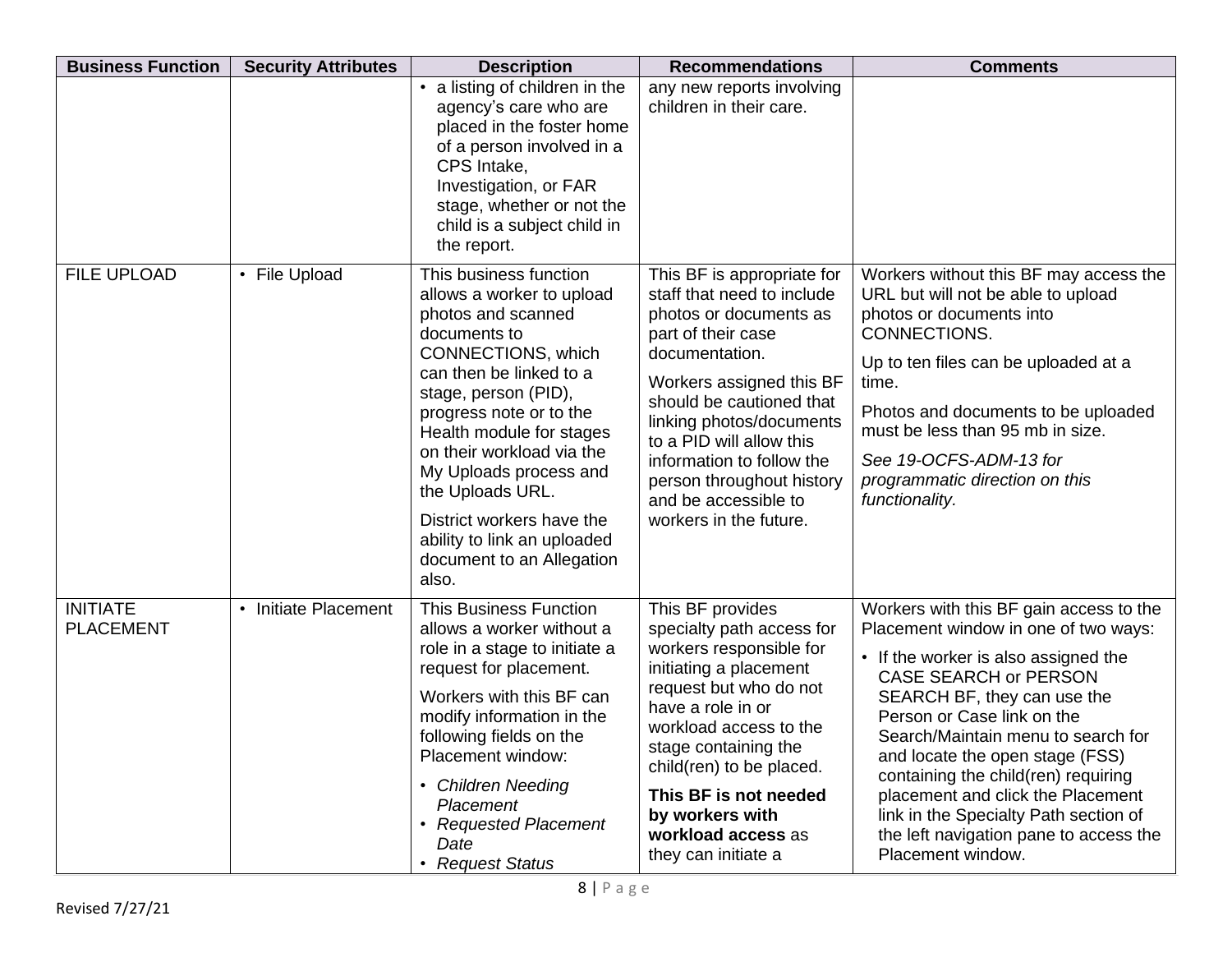| <b>Business Function</b> | <b>Security Attributes</b> | <b>Description</b>                                                                                                                                                                                                                                                                                                                                                                                                                               | <b>Recommendations</b>                                                                                                                                                                                                                                                                                                                                                                         | <b>Comments</b>                                                                                                                                                                                                                                                                                                                                                                                                                                                                                                                                                                                                                                                                                |
|--------------------------|----------------------------|--------------------------------------------------------------------------------------------------------------------------------------------------------------------------------------------------------------------------------------------------------------------------------------------------------------------------------------------------------------------------------------------------------------------------------------------------|------------------------------------------------------------------------------------------------------------------------------------------------------------------------------------------------------------------------------------------------------------------------------------------------------------------------------------------------------------------------------------------------|------------------------------------------------------------------------------------------------------------------------------------------------------------------------------------------------------------------------------------------------------------------------------------------------------------------------------------------------------------------------------------------------------------------------------------------------------------------------------------------------------------------------------------------------------------------------------------------------------------------------------------------------------------------------------------------------|
|                          |                            | • Placement Worker<br>Assigned<br>• Critical Address<br><b>Information</b><br>• Comments<br>Other information on the<br>Placement window displays<br>as read-only.<br><b>Additional business</b><br>functions are needed to<br>process the placement<br>request further.                                                                                                                                                                         | placement request by<br>using the Placement link<br>in the left navigation pane<br>of their workload window.<br>When accessed through<br>the Placement link on a<br>worker's workload, the<br>following fields can be<br>modified:<br>• Children Needing<br>Placement<br>• Requested Placement<br>Date<br>• Critical Address<br>Information<br>• Comments                                      | or<br>• If the worker is also assigned the<br>PLACE DASH BF, they can use the<br>Placement link on the<br>Search/Maintain menu to access the<br>Placement Dashboard and initiate a<br>"New Using" of an existing placement<br>request for the family.                                                                                                                                                                                                                                                                                                                                                                                                                                          |
| <b>MAINT ACTIVITY</b>    | <b>Maint Activity</b>      | <b>This Business Function</b><br>allows a worker to access,<br>view and modify<br>information in the Activities<br>module via the Activities<br>link on the Search/Maintain<br>menu for all children for<br>whom the WMS case<br>resides within the agency.<br>Only Voluntary agencies<br>doing business with ACS<br>can be assigned this BF.<br>All Activities entries for<br>upstate voluntary agencies<br>are done by the local<br>districts. | It is recommended that<br>this BF be assigned to<br>staff responsible for<br>recording codes in<br>Activities.<br>Voluntary agency<br>workers cannot open an<br>Activity track or enter the<br>following codes:<br>• M910 CHILD PLACED<br>• M999 CHILD'S TRACK<br><b>CLOSED</b><br>$\cdot$ S200 - CHILDS<br><b>LEVEL OF</b><br><b>DIFFICULTY</b> if the<br>change is for an<br>increase in LOD | Due to the potential financial impact of<br>Activities entries, this BF can only be<br>assigned by a worker with the ASG<br><b>MN ACTIVITY BF.</b><br>Only staff assigned ASG MN ACTIVITY<br>or MAINT ACTIVITY BFs will see the<br>MAINT ACTIVITY BF displayed in the<br>list of Business Functions on the<br>Staff/Security window.<br>The Activities link on the<br>Search/Maintain menu displays for all<br>workers.<br>When an A599 - Child Was Legally<br>Adopted code exists, information may<br>be viewed and/or maintained in<br>Activities up to and including 60 days<br>after the entry of the A599 by the<br>following workers:<br>• those assigned the VIEW ACTIVITY<br><b>BF</b> |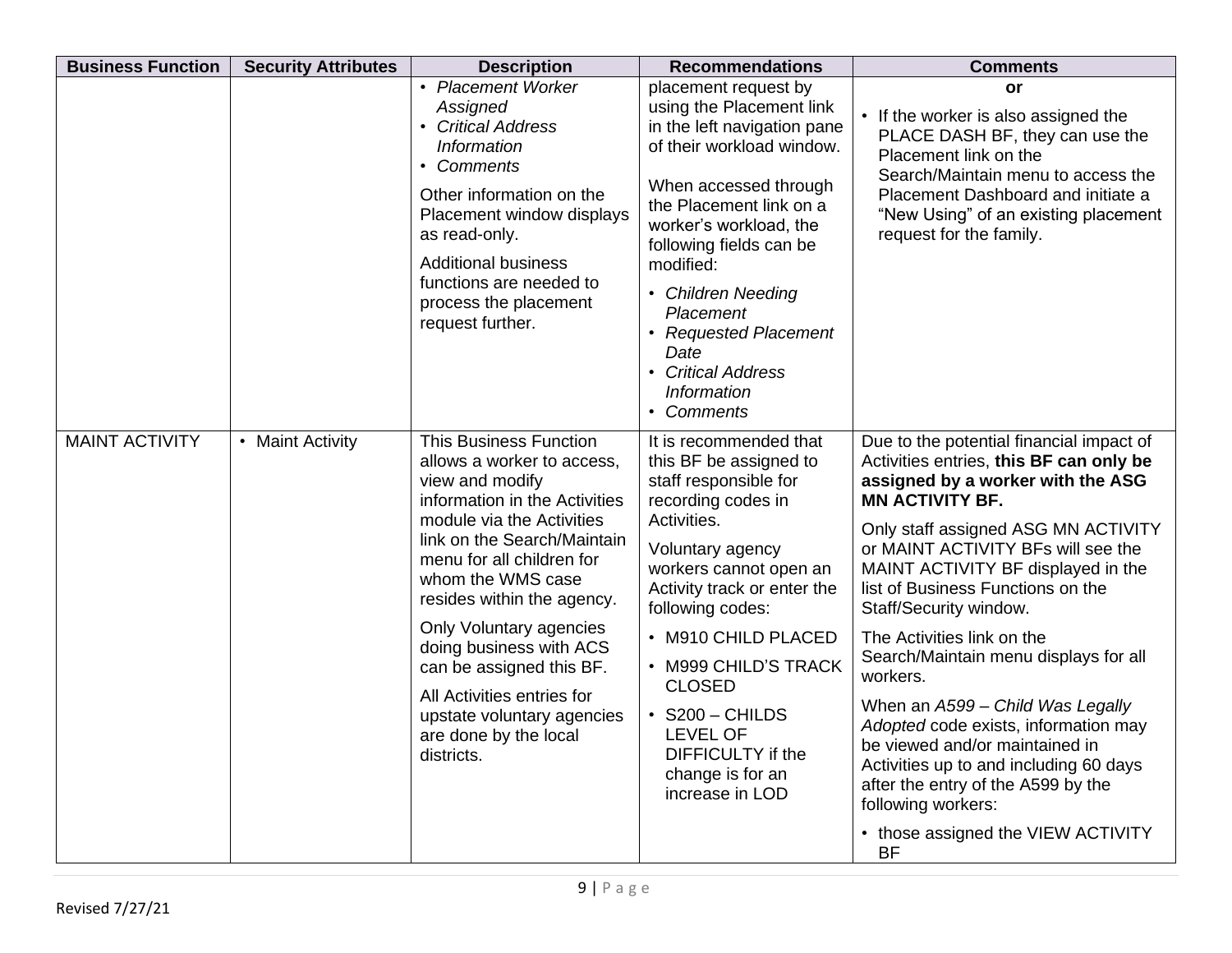| <b>Business Function</b> | <b>Security Attributes</b>  | <b>Description</b>                                                                                                                                                                                                                                                                                                                        | <b>Recommendations</b>                                                                                                                                                                                                                                                                                                                                                                                                            | <b>Comments</b>                                                                                                                                                                                                                                                                                                                                                                                                                                                                                                                                 |
|--------------------------|-----------------------------|-------------------------------------------------------------------------------------------------------------------------------------------------------------------------------------------------------------------------------------------------------------------------------------------------------------------------------------------|-----------------------------------------------------------------------------------------------------------------------------------------------------------------------------------------------------------------------------------------------------------------------------------------------------------------------------------------------------------------------------------------------------------------------------------|-------------------------------------------------------------------------------------------------------------------------------------------------------------------------------------------------------------------------------------------------------------------------------------------------------------------------------------------------------------------------------------------------------------------------------------------------------------------------------------------------------------------------------------------------|
|                          |                             |                                                                                                                                                                                                                                                                                                                                           |                                                                                                                                                                                                                                                                                                                                                                                                                                   | • those assigned the MAINT ACTIVITY<br><b>BF</b><br>• those with a role in the open FSS.<br>To access Activities information beyond<br>60 days, the ACC SEALED ADOP BF is                                                                                                                                                                                                                                                                                                                                                                       |
|                          |                             |                                                                                                                                                                                                                                                                                                                                           |                                                                                                                                                                                                                                                                                                                                                                                                                                   | also required.<br>Once an FSS is closed, only workers<br>with the VIEW ACTIVITIES or MAINT<br>ACTIVITIES BF will be able to access<br>Activities information.                                                                                                                                                                                                                                                                                                                                                                                   |
| <b>MAINT AGY ACC</b>     | • Maintain Agency<br>Access | <b>Agency Access settings</b>                                                                                                                                                                                                                                                                                                             | This is a very powerful<br><b>Business Function that</b>                                                                                                                                                                                                                                                                                                                                                                          | This business function can only be<br>assigned by OCFS.                                                                                                                                                                                                                                                                                                                                                                                                                                                                                         |
|                          |                             | allow the granting of<br>access to categories of<br>workers. View, maintain or<br>no access cam be granted<br>to:<br>• Staff marked as Case<br>Assignable<br>$\circ$ All within District<br>(Agency) or<br>o All Within Unit or<br>o All within Same Job<br><b>Type</b><br>• Unit Approvers<br>$\circ$ All Within District<br>(Agency) or | can allow a great deal<br>of access to a large<br>number of workers.<br>It is recommended that<br>this Business Function be<br>assigned to the Security<br>Coordinator and Back-up<br>Security Coordinator only<br>if the Agency will be<br>employing this type of<br>security strategy and the<br>proper use of these<br>settings is understood.<br><b>Not all agencies will</b><br>find use of Agency<br><b>Access settings</b> | See the Security page of the<br><b>CONNECTIONS</b> website for information<br>on how to request this Business<br>Function.<br>Agency Access settings only permit<br>access to FSI and FSS stages; they do<br>not grant access to FAD stages.<br>The Agency Access link only displays<br>on the Search/Maintain menu if a<br>worker has been assigned either the<br>MAINT AGY ACCESS or VIEW AGY<br><b>ACC Business Function.</b><br>Only staff with the MAINT AGY ACC BF<br>will see the MAINT ACTIVITY BF<br>displayed in the list of Business |
|                          |                             | ○ All Within Same Unit                                                                                                                                                                                                                                                                                                                    | necessary or beneficial.                                                                                                                                                                                                                                                                                                                                                                                                          | Functions on the Staff/Security window.                                                                                                                                                                                                                                                                                                                                                                                                                                                                                                         |
|                          |                             | Specialization<br>• Direct Supervisory Line *                                                                                                                                                                                                                                                                                             |                                                                                                                                                                                                                                                                                                                                                                                                                                   | See the CONNECTIONS Security Tip<br>Sheet Organizational Hierarchy &<br>Agency Access for more information on                                                                                                                                                                                                                                                                                                                                                                                                                                   |
|                          |                             | o All Staff or                                                                                                                                                                                                                                                                                                                            |                                                                                                                                                                                                                                                                                                                                                                                                                                   | this security feature.                                                                                                                                                                                                                                                                                                                                                                                                                                                                                                                          |
|                          |                             | o All Non-Clerical Staff                                                                                                                                                                                                                                                                                                                  |                                                                                                                                                                                                                                                                                                                                                                                                                                   |                                                                                                                                                                                                                                                                                                                                                                                                                                                                                                                                                 |
|                          |                             | *Note: Direct Supervisory<br>Line is established using                                                                                                                                                                                                                                                                                    |                                                                                                                                                                                                                                                                                                                                                                                                                                   |                                                                                                                                                                                                                                                                                                                                                                                                                                                                                                                                                 |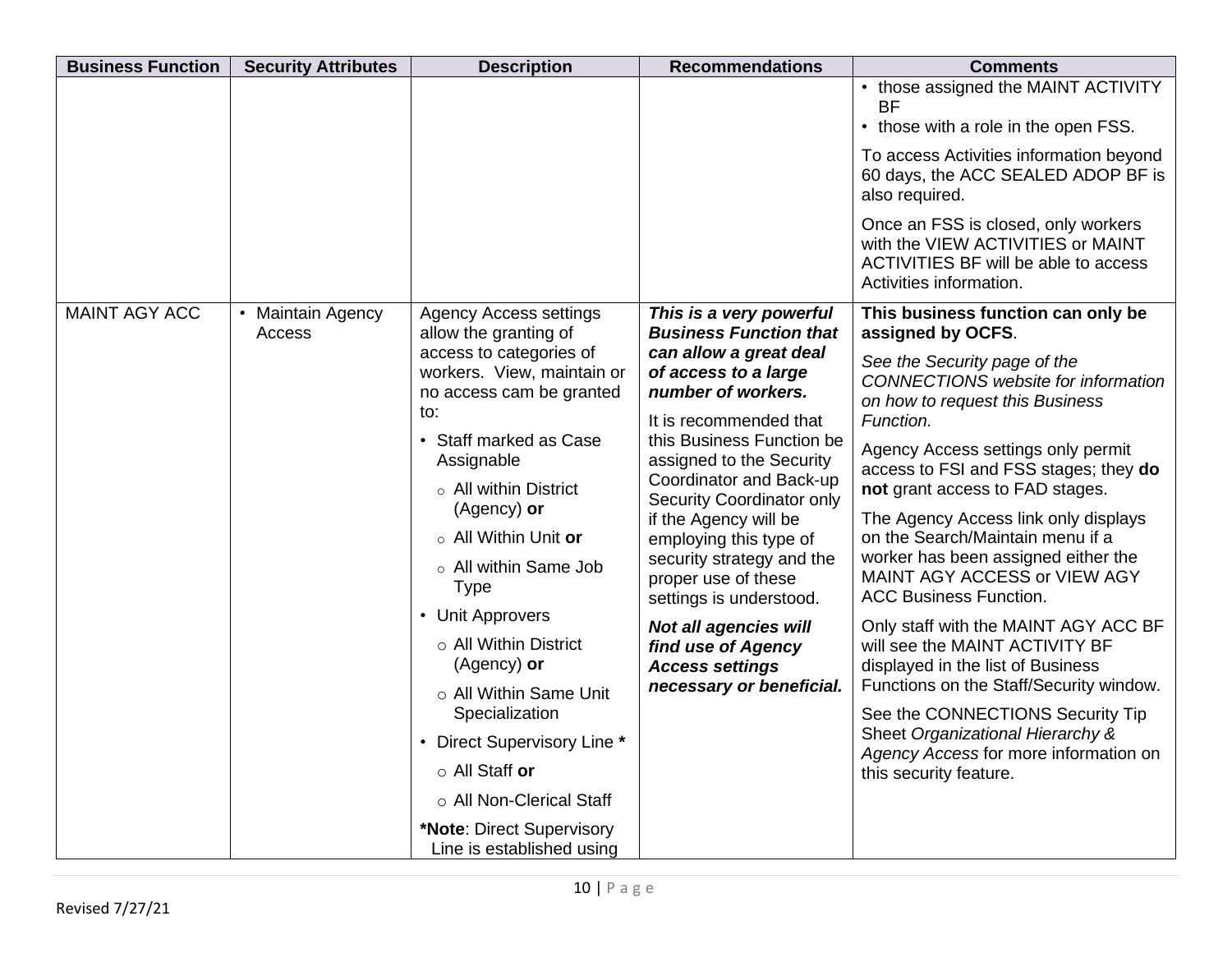| <b>Business Function</b>         | <b>Security Attributes</b>                       | <b>Description</b>                                                                                                                                                                                                                                                                                                                                                                                                                   | <b>Recommendations</b>                                                                                                                                                                                                                                                                                                                                                                  | <b>Comments</b>                                                                                                                                                                                                                                                                                                                                                                                                       |
|----------------------------------|--------------------------------------------------|--------------------------------------------------------------------------------------------------------------------------------------------------------------------------------------------------------------------------------------------------------------------------------------------------------------------------------------------------------------------------------------------------------------------------------------|-----------------------------------------------------------------------------------------------------------------------------------------------------------------------------------------------------------------------------------------------------------------------------------------------------------------------------------------------------------------------------------------|-----------------------------------------------------------------------------------------------------------------------------------------------------------------------------------------------------------------------------------------------------------------------------------------------------------------------------------------------------------------------------------------------------------------------|
|                                  |                                                  | a unit hierarchy created<br>with the Organizational<br>Hierarchy settings.<br>Workers must have MAIN<br>ORG HIER BF to create<br>this hierarchy.                                                                                                                                                                                                                                                                                     |                                                                                                                                                                                                                                                                                                                                                                                         |                                                                                                                                                                                                                                                                                                                                                                                                                       |
| <b>MAINT CLSD PERS</b>           | <b>Maintain Closed</b><br>Person<br>Demographics | <b>This Business Function</b><br>provides a worker from the<br>same agency as the<br>Primary worker at the time<br>of stage closure with<br>access to the Local Data<br>Maintenance (LDM)<br>window so that Person<br>Demographics on a closed<br>FAD stage can be<br>maintained.<br>Closed person<br>demographics may need to<br>change in situations such<br>as a change in address for<br>an adoption subsidy<br>recipient        | Only designated FAD<br>supervisors or staff<br>should be given this<br>function.<br>Because of the potential<br>for an effect on other<br>cases, it should only be<br>assigned to staff that are<br>knowledgeable about the<br>process.                                                                                                                                                 | A worker can maintain person<br>demographics in a closed FAD stage<br>only if they are assigned the MAINT<br><b>CLSD PERS BF</b><br>and<br>• The FAD stage is closed.<br>• The person whose demographics are<br>to be changed is not associated with<br>any open stage (other than an<br>Administrative Review stage).<br>• The worker is from the same agency<br>as the Primary worker when the stage<br>was closed. |
| <b>MAINT</b><br><b>DESIGNEES</b> | Maintain<br>$\bullet$<br>Designees               | A worker with this Business<br>Function is able to create a<br>Designee, that is, to assign<br>their Business Function<br>Profile (CONNECTIONS<br>access) to another worker<br>in their agency for a<br>specified period of time.<br>The assignment of a<br>Designee is intended to<br>allow work processes, such<br>as approvals or assignment<br>of cases, to continue during<br>a planned, limited duration<br>absence, such as a | A Designee is not<br>needed if access for the<br>intended Designee is<br>already available through<br>unit hierarchy or Agency<br>Access settings.<br>Caution should be used<br>as a designee inherits<br><b>ALL</b> security access (all<br>unit access, business<br>function access, Agency<br>Access, and<br><b>Organizational Hierarchy</b><br>access) from the<br>Assignee (person | Staff with the MAINT SECURITY<br>Business Function can assign<br>designees to any staff within their<br>agency without the MAINT DESIGNEES<br><b>Business Function.</b><br>Designations should be for temporary<br>access and should be ended when no<br>longer needed.<br>See the CONNECTIONS Security Tip<br>Sheet Understanding Designees &<br>Assignees for more information on this<br>security feature.         |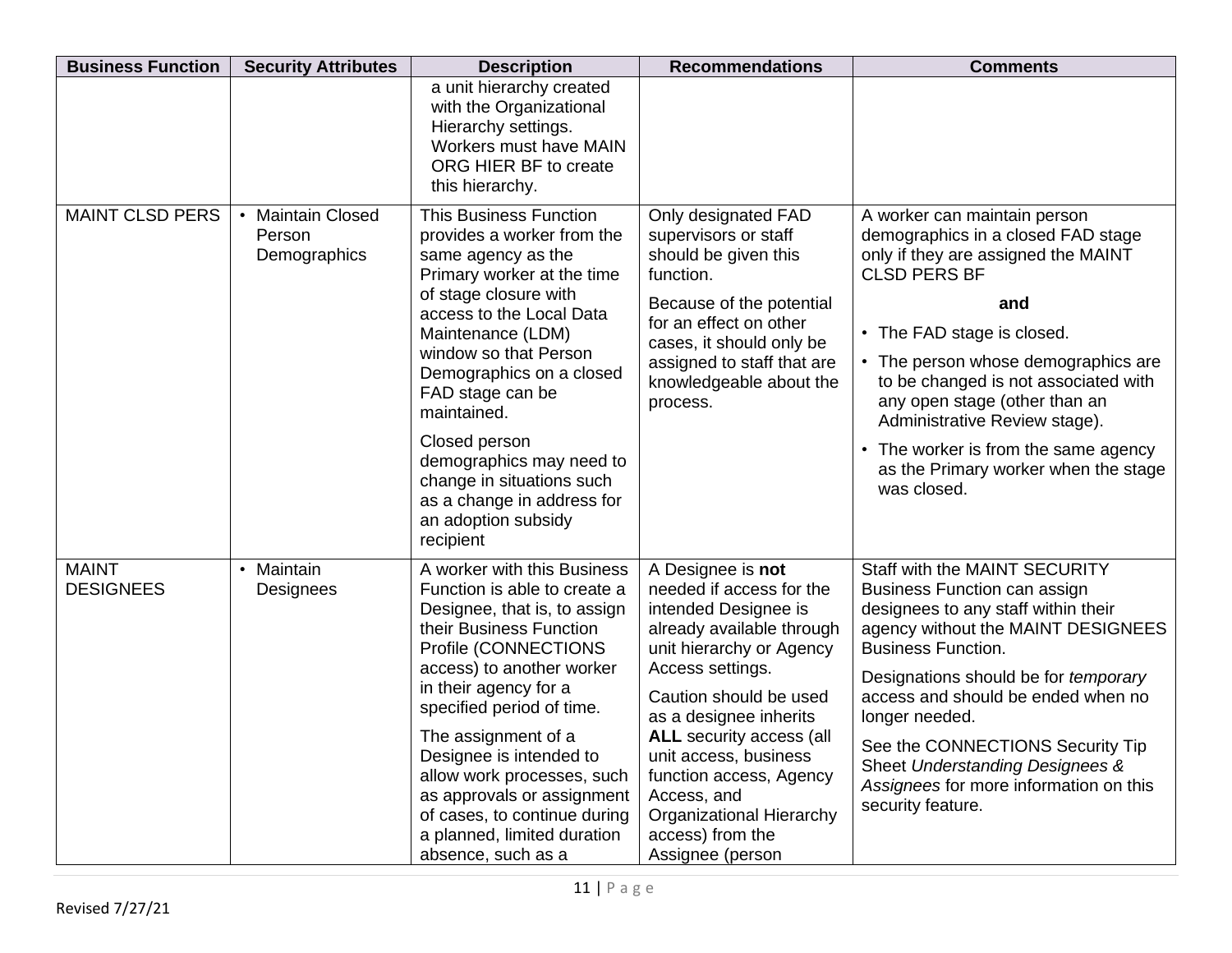| <b>Business Function</b>         | <b>Security Attributes</b> | <b>Description</b>                                                                                                                                                                                                                                                                                                                                                                                                                                                                                                                                             | <b>Recommendations</b>                                                                                                                                                                         | <b>Comments</b>                                                                                                                                                                                                                                                                                                                                                                                                                                                                                                                                                                                                                                                                              |
|----------------------------------|----------------------------|----------------------------------------------------------------------------------------------------------------------------------------------------------------------------------------------------------------------------------------------------------------------------------------------------------------------------------------------------------------------------------------------------------------------------------------------------------------------------------------------------------------------------------------------------------------|------------------------------------------------------------------------------------------------------------------------------------------------------------------------------------------------|----------------------------------------------------------------------------------------------------------------------------------------------------------------------------------------------------------------------------------------------------------------------------------------------------------------------------------------------------------------------------------------------------------------------------------------------------------------------------------------------------------------------------------------------------------------------------------------------------------------------------------------------------------------------------------------------|
|                                  |                            | vacation or medical leave,<br>of the person who normally<br>performs these tasks.                                                                                                                                                                                                                                                                                                                                                                                                                                                                              | temporarily "lending" their<br>access).                                                                                                                                                        |                                                                                                                                                                                                                                                                                                                                                                                                                                                                                                                                                                                                                                                                                              |
| <b>MAINT</b><br><b>EDUCATION</b> | • Enter Education          | The MAINT EDUCATION<br><b>Business Function is a</b><br>specialty path function that,<br>when paired with the CASE<br><b>SEARCH or PERSON</b><br>SEARCH BF, permits a<br>clerical or other worker to<br>view and/or update<br>Education information for<br>any child in a Family<br>Service Stage assigned to<br>any worker in their agency.<br>The worker with this<br><b>Business Function and no</b><br>role in the stage can<br>maintain education<br>information but does not<br>have access to other<br>information within the<br>Family Services Stage. | It is recommended that<br>this BF be given to<br>school, clerical or other<br>staff responsible for<br>entering education<br>information, but with no<br>need for full access to the<br>stage. | Workers with a role in a stage do not<br>need to be assigned the MAINT<br>EDUCATION BF as they have access<br>to the Education window by virtue of<br>their role.<br>Education information cannot be<br>changed once a stage is pending<br>closure or is closed.<br><b>REMINDER: Use of AGENCY ACCESS</b><br>settings may allow a worker with the<br>MAINT EDUCATION BF to access<br>more than just the Education window if<br>they are:<br>• Case Assignable<br>• a Unit Approver<br>• in a Supervisory Unit in the<br><b>Organizational Hierarchy</b><br>• have been assigned a Job Type<br>See the MAINT AGY ACC BF<br>description for a description of<br><b>AGENCY ACCESS settings.</b> |
| <b>MAINT FAD</b>                 | • Maintain Home            | <b>This Business Function</b><br>allows workers:<br>• access to the F/A Home<br>link on the either the<br>Intakes or the<br>Search/Maintain menu to<br>create a new<br>foster/adoptive home.<br>• to perform statewide<br>searches and to add a                                                                                                                                                                                                                                                                                                                | MAINT FAD should be<br>assigned to staff, such as<br>homefinders, who will be<br>developing<br>foster/adoptive homes<br>and relative foster<br>homes.                                          | Staff without an assigned role in a FAD<br>stage or access to the worker's<br>workload via unit hierarchy, will have<br>read-only access to basic home<br>information.<br>REMINDER: Agency Access settings do<br>not grant access to FAD stages. They<br>only apply to FSI and FSS stages.                                                                                                                                                                                                                                                                                                                                                                                                   |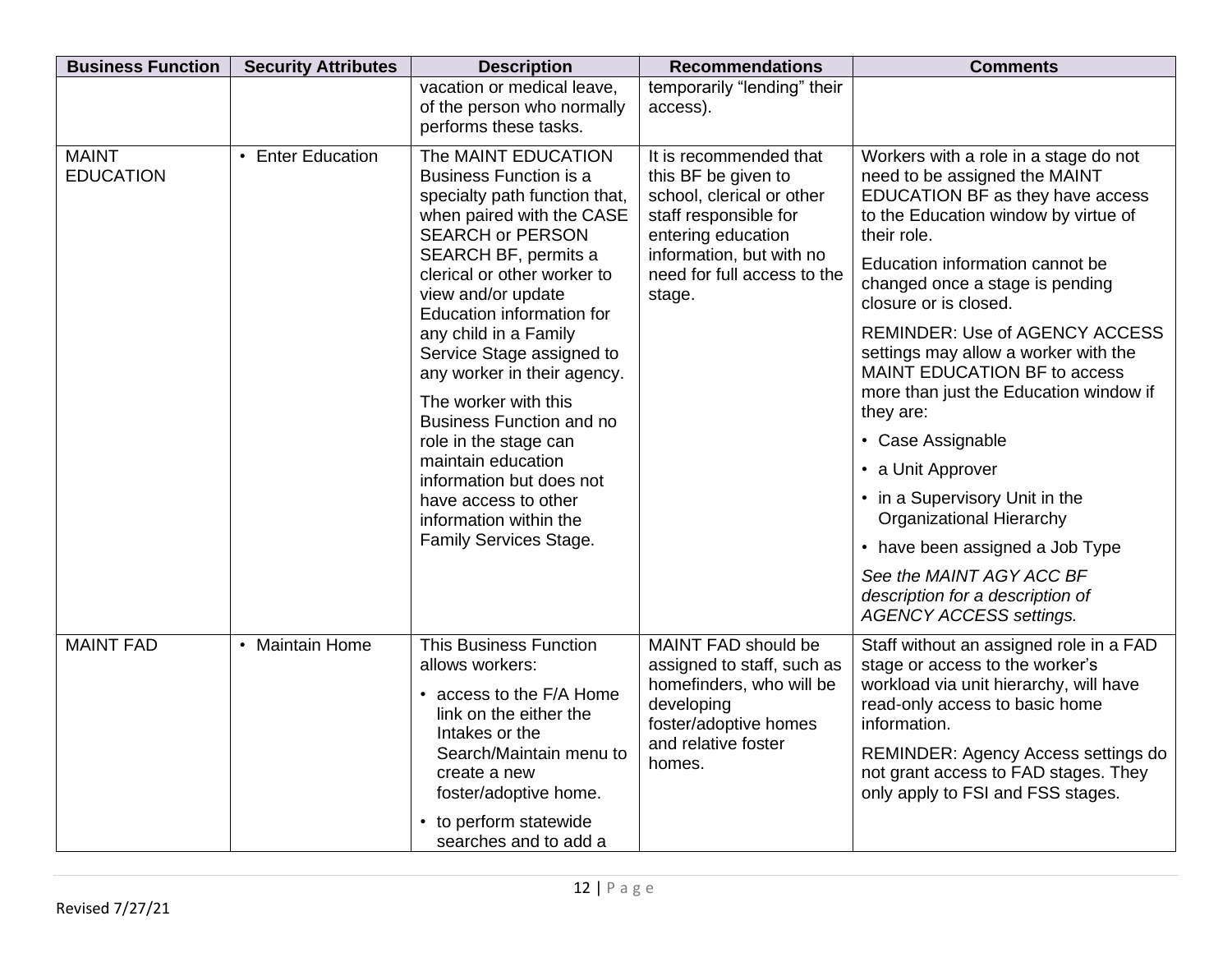| <b>Business Function</b> | <b>Security Attributes</b>                   | <b>Description</b>                                                                                                                                                                                                                                                                                                                                                                                                                                                                                                                                                                                                        | <b>Recommendations</b>                                                                                                                                                                                                                                                                                                                                                                                                                                           | <b>Comments</b>                                                                                                                                                                                                                                                                                                                                                                                                                                                                                                                                                                                                                                                                                                                                                                                                                                                                                |
|--------------------------|----------------------------------------------|---------------------------------------------------------------------------------------------------------------------------------------------------------------------------------------------------------------------------------------------------------------------------------------------------------------------------------------------------------------------------------------------------------------------------------------------------------------------------------------------------------------------------------------------------------------------------------------------------------------------------|------------------------------------------------------------------------------------------------------------------------------------------------------------------------------------------------------------------------------------------------------------------------------------------------------------------------------------------------------------------------------------------------------------------------------------------------------------------|------------------------------------------------------------------------------------------------------------------------------------------------------------------------------------------------------------------------------------------------------------------------------------------------------------------------------------------------------------------------------------------------------------------------------------------------------------------------------------------------------------------------------------------------------------------------------------------------------------------------------------------------------------------------------------------------------------------------------------------------------------------------------------------------------------------------------------------------------------------------------------------------|
|                          |                                              | FAD home to the<br>Resource Directory.                                                                                                                                                                                                                                                                                                                                                                                                                                                                                                                                                                                    |                                                                                                                                                                                                                                                                                                                                                                                                                                                                  |                                                                                                                                                                                                                                                                                                                                                                                                                                                                                                                                                                                                                                                                                                                                                                                                                                                                                                |
| <b>MAINT FAD HIST</b>    | <b>Maintain Home</b><br>$\bullet$<br>History | This Business Function, for<br>corrective purposes only,<br>allows a worker to change<br>authorization dates and/or<br>status information of foster,<br>adoption/guardianship and<br>congregate care<br>home/facilities on the FAD<br>Home History Detail<br>window.                                                                                                                                                                                                                                                                                                                                                      | Because this BF allows<br>workers to change the<br>history of a foster home,<br>it is recommended that<br><b>MAINT FAD HIST be</b><br>selectively assigned to a<br>subset of workers, such<br>as supervisors, who have<br>the MAINT FAD BF and<br>are knowledgeable about<br>the implications.                                                                                                                                                                   | The Home History Detail window is<br>available in modify mode only through<br>the workload; therefore, a staff person<br>needs <b>BOTH</b> this Business Function<br>and either a role in the stage or access<br>to the worker's workload via unit<br>hierarchy.<br>REMINDER: Agency Access settings do<br>not grant access to FAD stages. They<br>only apply to FSI and FSS stages.                                                                                                                                                                                                                                                                                                                                                                                                                                                                                                           |
| <b>MAINT HEALTH</b>      | • Maintain Health                            | The MAINT HEALTH<br>Business Function, is a<br>specialty path function that,<br>when paired with the CASE<br><b>SEARCH or PERSON</b><br><b>SEARCH BF, permits staff</b><br>to access, view and/or<br>update Health information<br>for any child in a Family<br>Service Stage for which the<br>agency has been<br>designated as having<br>health care responsibility.<br>The worker with this BF<br>and no assigned role in the<br>case can maintain health<br>information but does not<br>have access to other<br>information within the<br><b>Family Services Stage</b><br>unless additional access<br>has been granted. | It is recommended that<br>MAINT HEALTH be given<br>to staff responsible for<br>documenting/updating<br>health information and<br>maintaining the medical<br>history for all children in<br>the agency; such as a<br>nurse, other health care<br>professional, care<br>coordinator or care<br>manager, who does not<br>need for full access to the<br>stage.<br>Refer to the<br><b>CONNECTIONS Build</b><br>18.9.1 Health Services<br>Job Aid for further detail. | Workers assigned a role in the FSS<br>and those with access to their<br>workloads through unit hierarchy<br>typically do not need to be assigned<br>the MAINT HEALTH BF.<br>Agency workers with the role of Case<br>Planner, or those accessing the<br>workload of the Case Planner may view<br>and modify health information for all<br>tracked children in the stage without the<br>MAINT HEALTH BF.<br>Agency workers with a role of Case<br>Worker, or those accessing the<br>workload of the Case Worker, may view<br>and maintain health information for all<br>children for whom their agency has<br>been designated as responsible without<br>the MAINT HEALTH BF.<br>Agency workers with a role of Case<br>Planner (CP) or those with access to<br>the workload of the CP can designate<br>health responsibility to the agencies of<br>other workers assigned a role in the<br>stage. |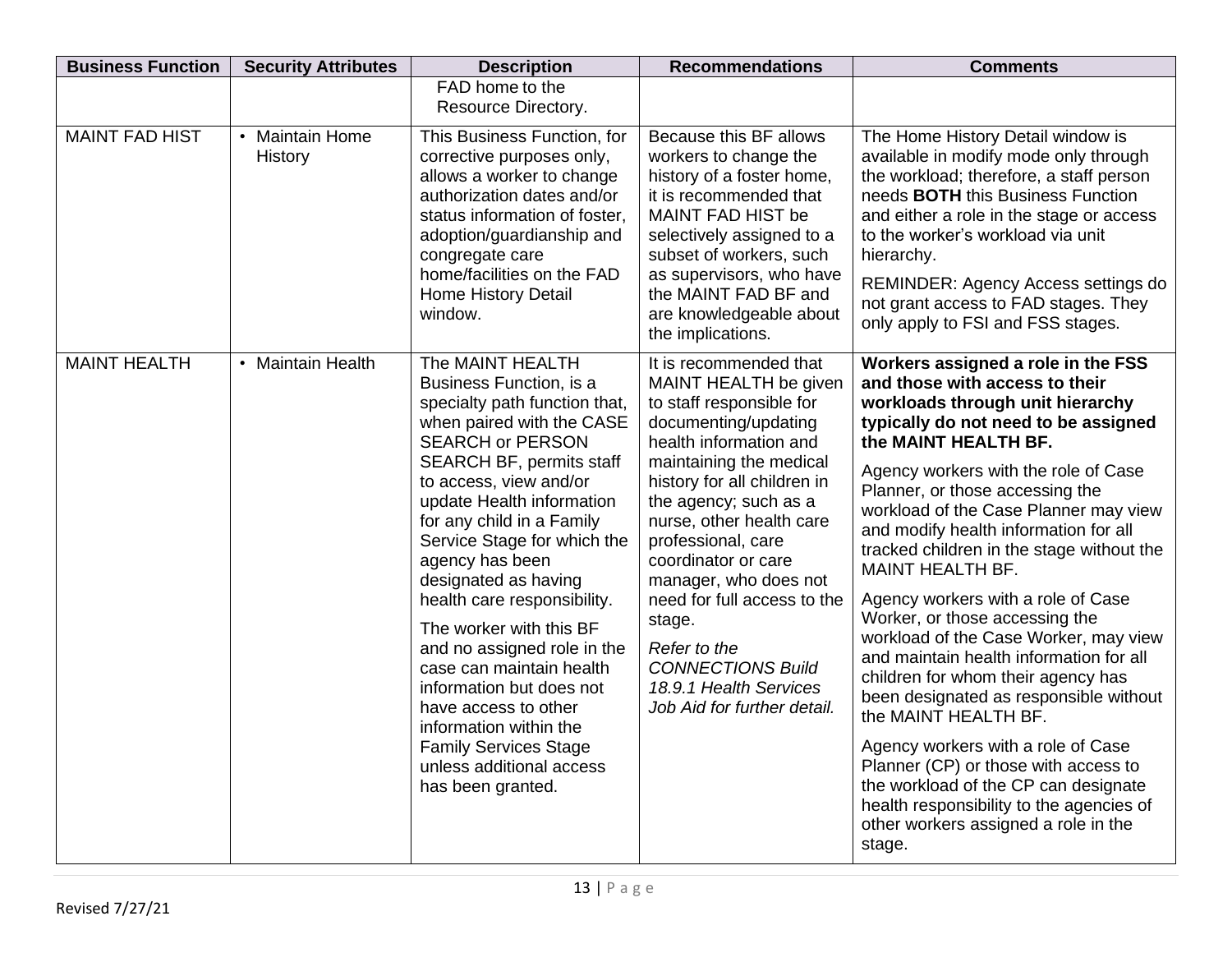| <b>Business Function</b> | <b>Security Attributes</b> | <b>Description</b> | <b>Recommendations</b> | <b>Comments</b>                                                                                                                                                                                                                                                                                                                                                                                                                                                                                                                                                                                                          |
|--------------------------|----------------------------|--------------------|------------------------|--------------------------------------------------------------------------------------------------------------------------------------------------------------------------------------------------------------------------------------------------------------------------------------------------------------------------------------------------------------------------------------------------------------------------------------------------------------------------------------------------------------------------------------------------------------------------------------------------------------------------|
|                          |                            |                    |                        | <b>Agency Access and Organizational</b><br>Hierarchy paths do NOT grant access<br>to the health module.                                                                                                                                                                                                                                                                                                                                                                                                                                                                                                                  |
|                          |                            |                    |                        | <b>Additional Access Rules for Open</b><br>Stages:                                                                                                                                                                                                                                                                                                                                                                                                                                                                                                                                                                       |
|                          |                            |                    |                        | • Workers with the MAINT HEALTH BF<br>in the same agency as the Case<br>Planner or Case Worker but without a<br>role in the stage can view and<br>maintain health information for<br>children for whom the agency has<br>been designated as having health<br>responsibility.<br>• Workers with the MAINT HEALTH BF<br>in the same agency as the Case<br>Worker but without a role in the stage<br>may also view health information in<br>open stages, for any child for whom<br>their agency was previously<br>responsible, though they will only<br>view that information up to the time<br>their responsibility ended. |
|                          |                            |                    |                        | <b>Access Rules for Closed Stages:</b>                                                                                                                                                                                                                                                                                                                                                                                                                                                                                                                                                                                   |
|                          |                            |                    |                        | • Workers with the MAINT HEALTH BF<br>assigned at the time of stage closure<br>in the agency of the Case Planner<br>may view or maintain health<br>information for all tracked children in<br>the stage.<br>• Workers with the MAINT HEALTH BF<br>assigned at the time of stage closure<br>in the agency of the Case Worker<br>may view or maintain health<br>information for children for whom their<br>district was designated responsible.<br>• Staff with the MAINT HEALTH BF in<br>the same agency as a worker with a<br>role of Case Worker whose agency                                                           |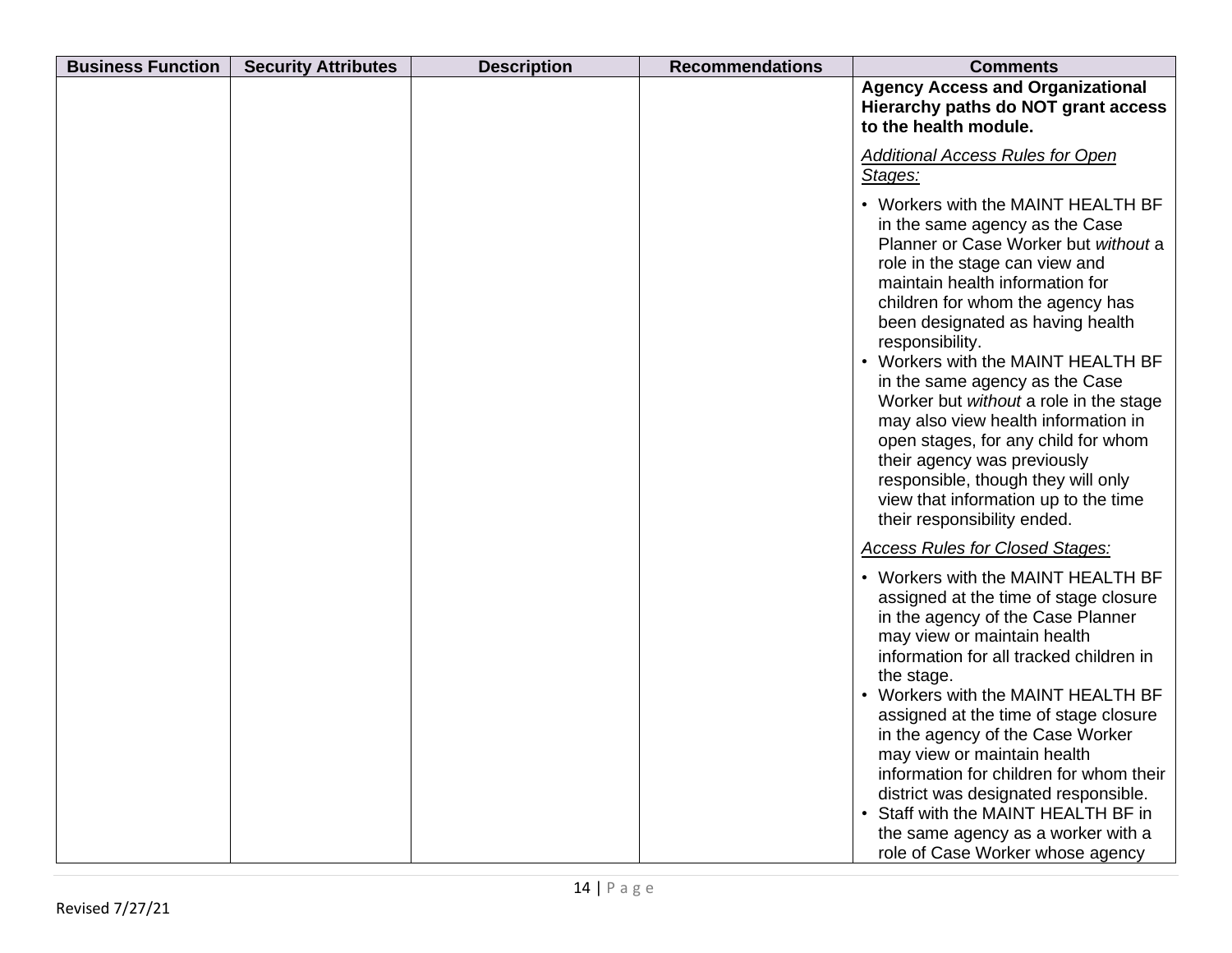| <b>Business Function</b> | <b>Security Attributes</b>   | <b>Description</b>                                                                                                                                                                                                                                                                                                                                                                                                                                                                                                                                                                                                                                                                                        | <b>Recommendations</b>                                                                                                                                                                                                                                                                                                                                                                                                                                                                                                                                                                                                                                                  | <b>Comments</b>                                                                                                                                                                                                                                                                                                                                                                                                                                                                                                                                                                                                                                                                                                                                                                                                                                                                                                                                 |
|--------------------------|------------------------------|-----------------------------------------------------------------------------------------------------------------------------------------------------------------------------------------------------------------------------------------------------------------------------------------------------------------------------------------------------------------------------------------------------------------------------------------------------------------------------------------------------------------------------------------------------------------------------------------------------------------------------------------------------------------------------------------------------------|-------------------------------------------------------------------------------------------------------------------------------------------------------------------------------------------------------------------------------------------------------------------------------------------------------------------------------------------------------------------------------------------------------------------------------------------------------------------------------------------------------------------------------------------------------------------------------------------------------------------------------------------------------------------------|-------------------------------------------------------------------------------------------------------------------------------------------------------------------------------------------------------------------------------------------------------------------------------------------------------------------------------------------------------------------------------------------------------------------------------------------------------------------------------------------------------------------------------------------------------------------------------------------------------------------------------------------------------------------------------------------------------------------------------------------------------------------------------------------------------------------------------------------------------------------------------------------------------------------------------------------------|
|                          |                              |                                                                                                                                                                                                                                                                                                                                                                                                                                                                                                                                                                                                                                                                                                           |                                                                                                                                                                                                                                                                                                                                                                                                                                                                                                                                                                                                                                                                         | was unassigned prior to the stage<br>closure may not view or maintain any<br>health information.                                                                                                                                                                                                                                                                                                                                                                                                                                                                                                                                                                                                                                                                                                                                                                                                                                                |
| <b>MAINT ORG HIER</b>    | • Maintain<br>Organizational | <b>This Business Function</b><br>allows the Security                                                                                                                                                                                                                                                                                                                                                                                                                                                                                                                                                                                                                                                      | <b>This powerful Business</b><br><b>Function can be used</b>                                                                                                                                                                                                                                                                                                                                                                                                                                                                                                                                                                                                            | This business function can only be<br>assigned by OCFS.                                                                                                                                                                                                                                                                                                                                                                                                                                                                                                                                                                                                                                                                                                                                                                                                                                                                                         |
|                          | Hierarchy                    | Coordinator or Back-up<br>Security Coordinator to<br>arrange Agency units into a<br>hierarchical structure.<br>When used in conjunction<br>with Direct Supervisory<br>Line Agency Access<br>settings, this grants full<br>access to a worker's To-<br>Dos and to FSI and FSS<br>stages on their workload to<br>anyone in the agency<br>whose unit is positioned in<br>a direct supervisory line<br>above that worker's unit.<br>This functionality applies<br>only to FSI and FSS<br>stages; it does not grant<br>access to FAD stages.<br>Creating an Organizational<br>Hierarchy, without use of<br><b>Agency Access Direct</b><br><b>Supervisory Line settings</b><br>confers no additional<br>access. | to allow a great deal of<br>access to a large<br>number of workers<br>throughout an agency's<br>hierarchy.<br>It is most useful for<br>agencies where staff,<br>such as higher-level<br>administrators need<br>access to services cases<br>in numerous subordinate<br>units.<br><b>This Business Function</b><br>should be assigned to the<br>Security Coordinator and<br><b>Back-up Security</b><br>Coordinator only if the<br><b>Agency will be</b><br>employing this type of<br>security strategy and<br>the proper use of these<br>settings is understood.<br><b>Not all agencies will</b><br>find use of the<br><b>Organizational</b><br><b>Hierarchy strategy</b> | See the Security page of the<br><b>CONNECTIONS</b> website<br>(www.ocfs.state.ny.us/connect/security/)<br>for information on how to request this<br><b>Business Function.</b><br>While CONNECTIONS allows all units<br>in an agency to be configured into an<br>Organizational Hierarchy, it only grants<br>access to FSI and FSS stages; it does<br>not grant access to FAD stages. Thus,<br>only part of a worker's workload may be<br>seen if the worker caries a mixed<br>caseload of FAD plus FSS and FSI<br>services stages.<br>The MAINT ORG HIER BF is only<br>visible on the list of Business Functions<br>in the Security tab to those that have<br>this BF assigned.<br>The Org Hierarchy link on the<br>Search/Maintain Menu displays only for<br>workers who have been assigned either<br>the MAINT ORG HIER or VIEW ORG<br><b>HIER Business Function.</b><br>See the CONNECTIONS Security Tip<br>Sheet Organizational Hierarchy & |
|                          |                              |                                                                                                                                                                                                                                                                                                                                                                                                                                                                                                                                                                                                                                                                                                           | necessary or beneficial.                                                                                                                                                                                                                                                                                                                                                                                                                                                                                                                                                                                                                                                | Agency Access for more information on<br>this security feature.                                                                                                                                                                                                                                                                                                                                                                                                                                                                                                                                                                                                                                                                                                                                                                                                                                                                                 |
| <b>MAINT PLACE</b>       | • Maintain<br>Placement      | <b>This Business Function</b><br>allows a worker to initiate a<br>placement request and<br>complete all the fields on<br>the main Placement                                                                                                                                                                                                                                                                                                                                                                                                                                                                                                                                                               | This BF should be<br>assigned to workers<br>responsible for initiating a<br>placement request and<br>completing all information                                                                                                                                                                                                                                                                                                                                                                                                                                                                                                                                         | Workers with this BF cannot execute a<br>search or place a child with a resource<br>without also being assigned the<br>SEARCH PLACE BF.                                                                                                                                                                                                                                                                                                                                                                                                                                                                                                                                                                                                                                                                                                                                                                                                         |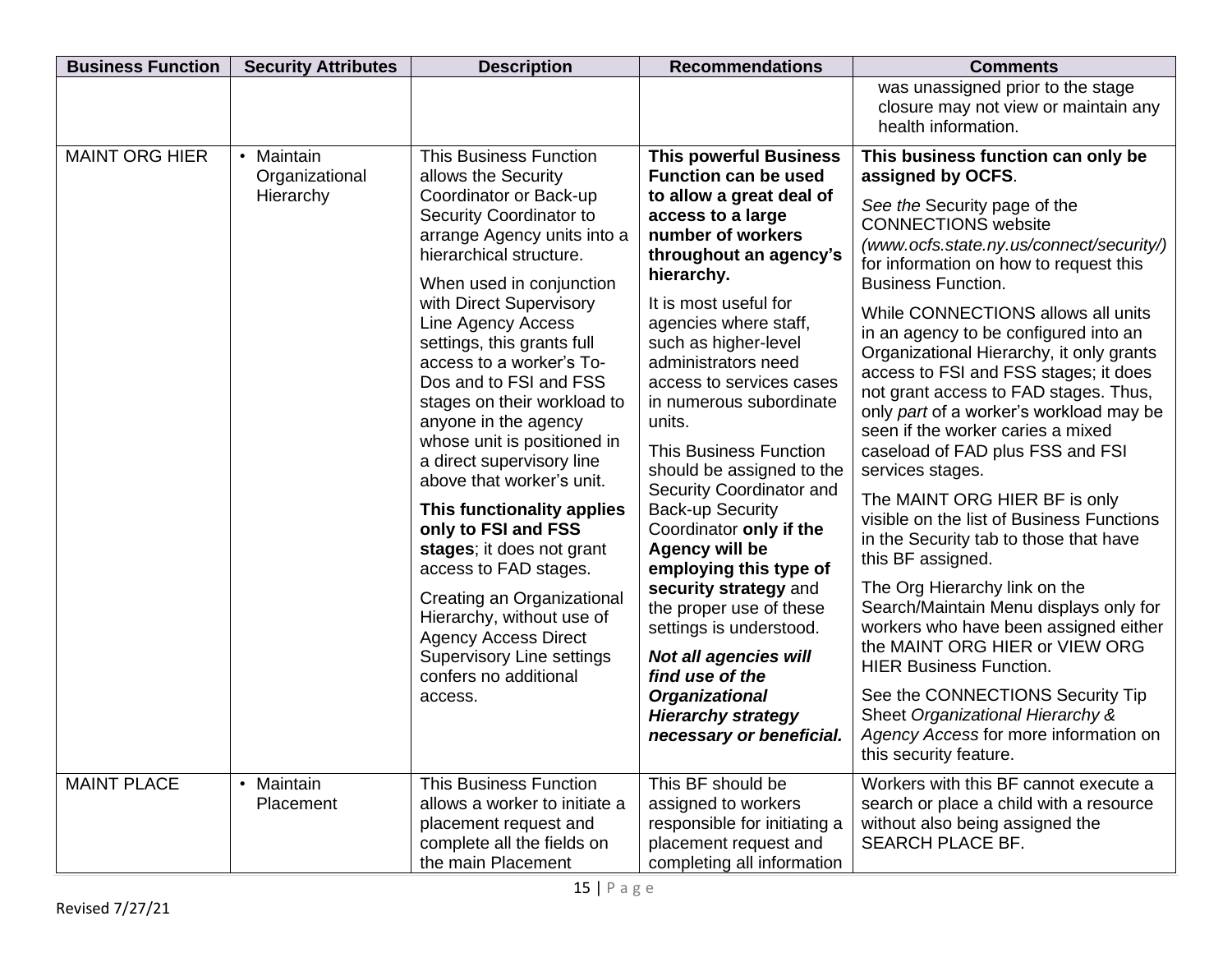| <b>Business Function</b> | <b>Security Attributes</b>                          | <b>Description</b>                                                                                                                                                                                            | <b>Recommendations</b>                                                                                                                                                                                                                      | <b>Comments</b>                                                                                                                                                                                                                                                                  |
|--------------------------|-----------------------------------------------------|---------------------------------------------------------------------------------------------------------------------------------------------------------------------------------------------------------------|---------------------------------------------------------------------------------------------------------------------------------------------------------------------------------------------------------------------------------------------|----------------------------------------------------------------------------------------------------------------------------------------------------------------------------------------------------------------------------------------------------------------------------------|
|                          |                                                     | window, except for the<br><b>Placement Worker</b><br>Assigned field (which, if<br>needed, requires either the<br><b>ASSIGN PLACE or</b><br>INITIATE PLACE BF).                                                | up to the point of<br>searching for a suitable<br>placement.                                                                                                                                                                                |                                                                                                                                                                                                                                                                                  |
|                          |                                                     | A worker with the MAINT<br>PLACE BF can complete or<br>modify the following fields:                                                                                                                           |                                                                                                                                                                                                                                             |                                                                                                                                                                                                                                                                                  |
|                          |                                                     | • Children Needing<br>Placement<br><b>Requested Placement</b><br>Date<br>• Request Status<br><b>Critical Address</b><br><b>Information</b><br><b>Resource Search</b><br>$\bullet$<br>Parameters<br>• Comments |                                                                                                                                                                                                                                             |                                                                                                                                                                                                                                                                                  |
|                          |                                                     | In addition, the worker with<br>this BF can modify<br>information in the following<br>windows via links in the left<br>navigation pane:                                                                       |                                                                                                                                                                                                                                             |                                                                                                                                                                                                                                                                                  |
|                          |                                                     | • Child Characteristics<br><b>Special Restrictions</b><br>• Priority Criteria<br>• Placement Evaluation                                                                                                       |                                                                                                                                                                                                                                             |                                                                                                                                                                                                                                                                                  |
| <b>MAINT SECURITY</b>    | • Maintain Security<br>• View Business<br>Functions | <b>This Business Function</b><br>allows a worker to:<br>• assign/unassign<br><b>Business Functions to</b><br>staff within their agency.<br>• assign/unassign Job<br>Types (used with Agency                   | This powerful, core<br><b>Business Function should</b><br>be assigned to the<br><b>CONNECTIONS Security</b><br>Coordinator and Backup<br>Security Coordinator.<br>Large agencies with<br>multiple sites may wish to<br>assign this Business | The Security Coordinator or other<br>worker with this BF can assign the<br>MAINT SECURITY BF or any other BF<br>to themselves or others except those<br>BFs which require assignment from<br>OCFS (ASG MAINT ACTIVITY, DIR<br>ACTIVITY ENTRY, MAINT AGY ACC,<br>MAINT ORG HIER). |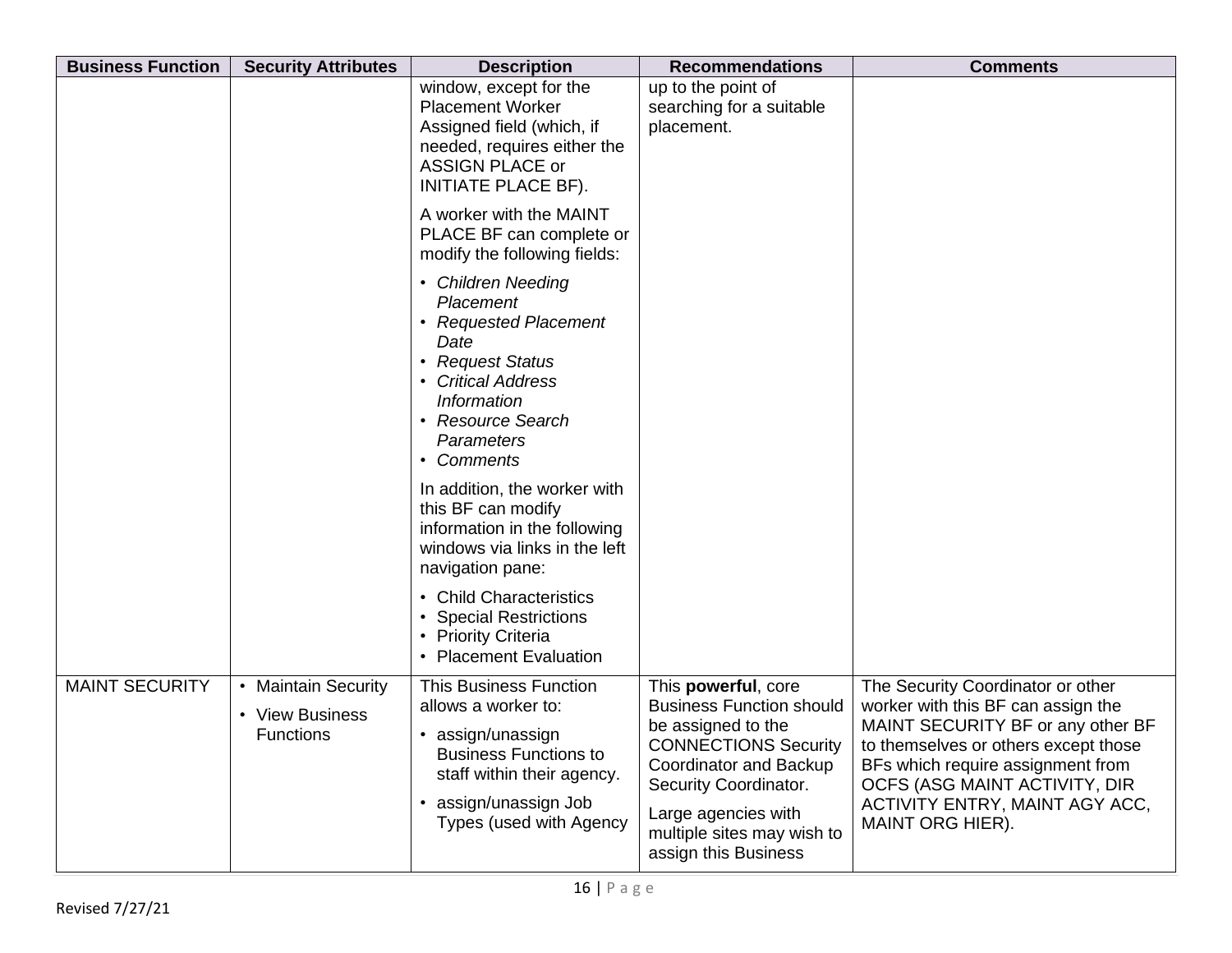| <b>Business Function</b> | <b>Security Attributes</b> | <b>Description</b>                                                                                                                                                                                                                                                                                                       | <b>Recommendations</b>                                                                                                                                                                                                                                                                                                                          | <b>Comments</b>                                                                                                                                                                                                                                                                                                                                                                                                                                             |
|--------------------------|----------------------------|--------------------------------------------------------------------------------------------------------------------------------------------------------------------------------------------------------------------------------------------------------------------------------------------------------------------------|-------------------------------------------------------------------------------------------------------------------------------------------------------------------------------------------------------------------------------------------------------------------------------------------------------------------------------------------------|-------------------------------------------------------------------------------------------------------------------------------------------------------------------------------------------------------------------------------------------------------------------------------------------------------------------------------------------------------------------------------------------------------------------------------------------------------------|
|                          |                            | Access settings) to any<br>staff within their agency<br>assign one individual's<br><b>Business Function Profile</b><br>to another individual in<br>their agency for a<br>designated period of time<br>(create a Designee)<br>designate which<br>$\bullet$<br>placement notification<br>email(s) a worker will<br>receive | Function to at least one<br>individual at each site,<br>keeping in mind that<br>workers with MAINT<br>SECURITY are able to<br>modify information for all<br>staff at all sites in their<br>agency.                                                                                                                                              |                                                                                                                                                                                                                                                                                                                                                                                                                                                             |
| <b>MAINTAIN OFFICE</b>   | • Maintain Office          | <b>This Business Function</b><br>allows a worker to add,<br>modify and delete office<br>sites for their agency.                                                                                                                                                                                                          | This BF is used<br>infrequently and can be<br>assigned to the Security<br>Coordinator and Back-Up<br>Security Coordinator on<br>an as-needed basis.                                                                                                                                                                                             | The Security Coordinator or other<br>workers with this Business Function can<br>modify information for all offices in their<br>agency.<br>All workers have view access to office<br>information through the Office link on<br>the Search/Maintain menu. Searches<br>default to the worker's own agency but<br>can be changed. An Agency Code<br>and/or additional information is required<br>to search for information about other<br>districts/agencies.   |
| <b>MAINTAIN STAFF</b>    | • Maintain Staff           | <b>This Business Function</b><br>allows workers to:<br>• add, modify, and delete<br>staff information for<br>workers in their agency<br>• mark staff as case<br>assignable.<br>• end-date staff in<br><b>CONNECTIONS</b><br>• specify a Category for a<br>worker (which displays                                         | This BF should be<br>assigned to the Security<br>Coordinator and Back-Up<br>Security Coordinator.<br>Some agencies may also<br>want to assign this<br><b>Business Function to unit</b><br>supervisors so they can<br>end-date staff in<br><b>CONNECTIONS who</b><br>have left the agency once<br>the departing worker's<br>workload, To-Dos and | The Security Coordinator or other<br>workers with the MAINTAIN STAFF BF<br>can modify information for all staff in<br>their agency.<br>All workers have view access to staff<br>information through the Staff/Security<br>link on the Search/Maintain menu<br>without being assigned this business<br>function. Searches default to the<br>worker's own agency but can be<br>changed by entering the correct Agency<br>Code for another agency or district. |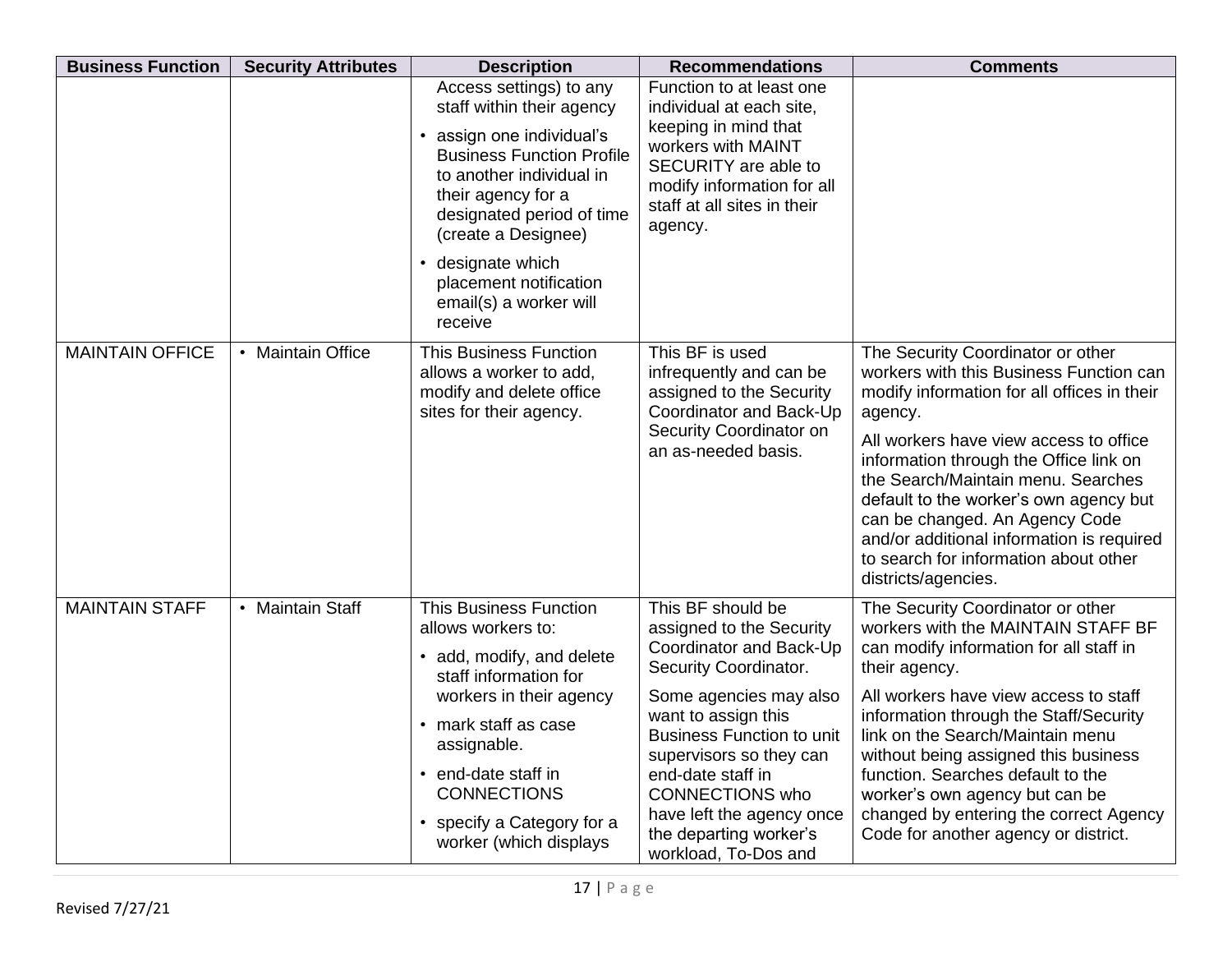| <b>Business Function</b> | <b>Security Attributes</b> | <b>Description</b>                                                                                                                                                                                                                                                                                                        | <b>Recommendations</b>                                                                                                                                                                                                                                                                                                                                                                                                                                                                                          | <b>Comments</b>                                                                                                                                                                                                                                                                                                                                                                                                                                                                                                                 |
|--------------------------|----------------------------|---------------------------------------------------------------------------------------------------------------------------------------------------------------------------------------------------------------------------------------------------------------------------------------------------------------------------|-----------------------------------------------------------------------------------------------------------------------------------------------------------------------------------------------------------------------------------------------------------------------------------------------------------------------------------------------------------------------------------------------------------------------------------------------------------------------------------------------------------------|---------------------------------------------------------------------------------------------------------------------------------------------------------------------------------------------------------------------------------------------------------------------------------------------------------------------------------------------------------------------------------------------------------------------------------------------------------------------------------------------------------------------------------|
|                          |                            | as the Job Class on the<br>Staff List).                                                                                                                                                                                                                                                                                   | Upload windows are<br>empty.                                                                                                                                                                                                                                                                                                                                                                                                                                                                                    |                                                                                                                                                                                                                                                                                                                                                                                                                                                                                                                                 |
| <b>MAINTAIN UNIT</b>     | • Maintain Unit            | <b>This Business Function</b><br>allows a worker to manage<br>all units in their agency by:<br>• creating, renaming, and<br>deleting units<br>• assigning/changing Unit<br>Approvers<br>• adding workers to and<br>deleting workers from<br>units<br>establishing access<br>through unit hierarchy &<br>role in the unit. | This BF should be<br>assigned to the<br><b>CONNECTIONS Security</b><br>Coordinator, Back-Up<br>Security Coordinator, and<br>other staff (if any)<br>responsible for moving<br>staff into, out of and<br>between units.                                                                                                                                                                                                                                                                                          | The MAINT UNIT BF is needed to move<br>new staff from the Conversion Units<br>created when workers are added to<br><b>CONNECTIONS</b> and to delete those<br>Conversion Units (e.g. N01, N02).<br>All workers have view access to unit<br>information through the Unit link on the<br>Search/Maintain menu without being<br>assigned this business function.<br>See the CONNECTIONS Security Tip<br>Sheet Working with Units for more<br>information on moving staff into the<br>correct unit and deleting Conversion<br>units. |
| PERSON SEARCH            | • Person Search            | <b>This Business Function</b><br>allows a worker to perform<br>statewide searches by<br>name, address, or an<br>identifier such as a Social<br>Security number, Person<br>Identification Number (PID)<br>or Client Identification<br>Number (CIN) from the<br>Search/Maintain menu.                                       | It is recommended that<br>this BF only be assigned<br>to workers who need to<br>perform searches outside<br>of working in a case,<br>such as those using the<br>specialty path with BFs<br>such as ACC SERPLAN<br><b>REV, ENTER PROG</b><br>NOTE, MAINT<br><b>EDUCATION, MAINT</b><br><b>HEALTH or VIEW</b><br>HEATH.<br>Workers in the process of<br>opening a case, or<br>adding a new person to<br>an existing case, have<br>the capability to perform<br>a person search without<br>this Business Function. | A person search will return the following<br>basic information:<br>• Name<br>$\cdot$ Sex<br>$\cdot$ DOB<br>• Case Stage<br>• Stage Status<br>• Assigned Worker<br>• Worker's Office<br>• Worker's Phone #<br>• Case Composition details                                                                                                                                                                                                                                                                                         |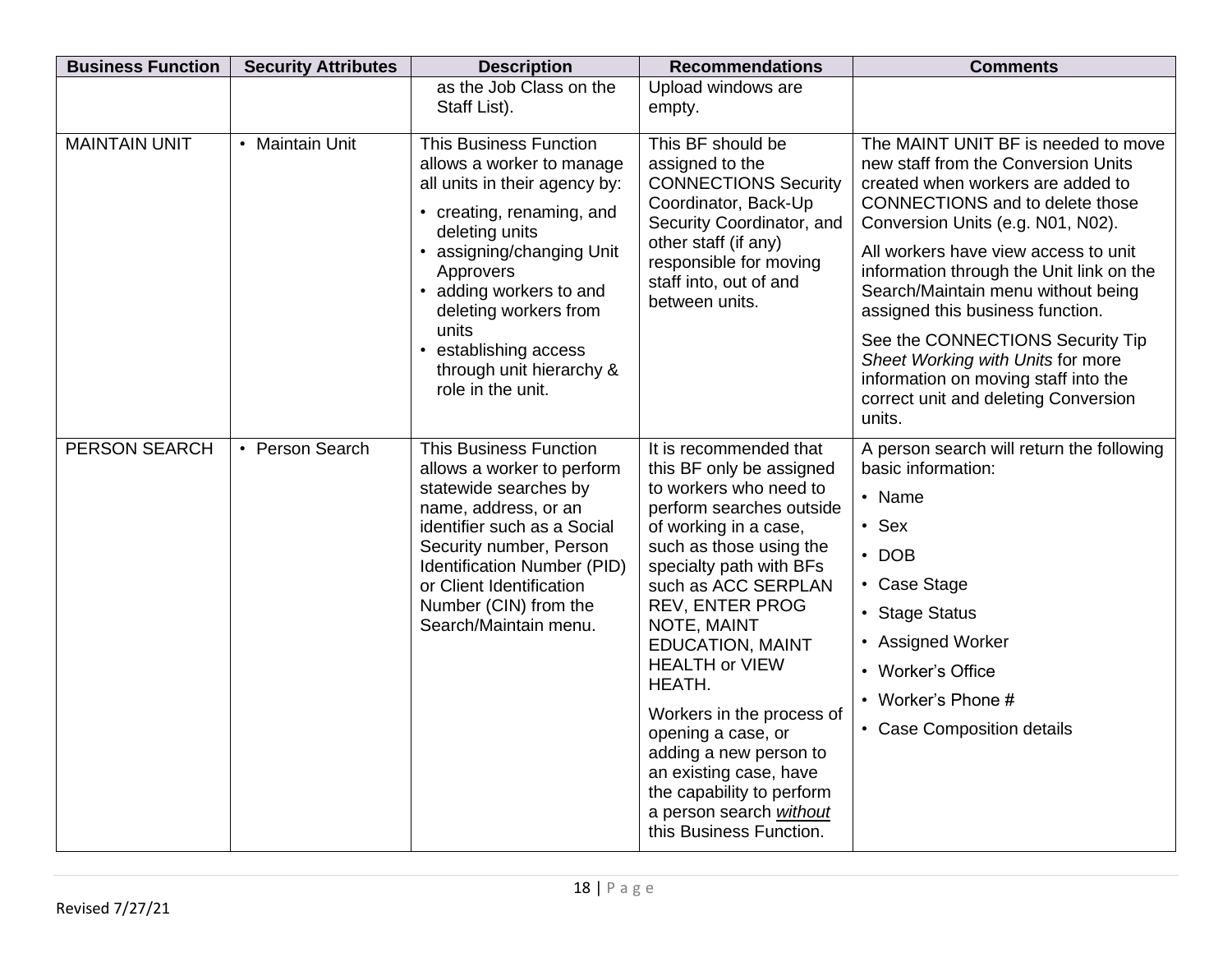| <b>Business Function</b>         | <b>Security Attributes</b>          | <b>Description</b>                                                                                                                                                                                                                                                                                                                                                                                                                                                                                               | <b>Recommendations</b>                                                                                                                                                                                                                                                                                                                                                                                                                                                                                 | <b>Comments</b>                                                                                                                                                                                                                                                   |
|----------------------------------|-------------------------------------|------------------------------------------------------------------------------------------------------------------------------------------------------------------------------------------------------------------------------------------------------------------------------------------------------------------------------------------------------------------------------------------------------------------------------------------------------------------------------------------------------------------|--------------------------------------------------------------------------------------------------------------------------------------------------------------------------------------------------------------------------------------------------------------------------------------------------------------------------------------------------------------------------------------------------------------------------------------------------------------------------------------------------------|-------------------------------------------------------------------------------------------------------------------------------------------------------------------------------------------------------------------------------------------------------------------|
| <b>PERSON</b><br><b>UNRELATE</b> | • Person Unrelate                   | <b>This Business Function</b><br>allows a worker to unrelate<br>persons who were<br>incorrectly related when<br>being added to a FAD<br>stage.                                                                                                                                                                                                                                                                                                                                                                   | It is recommended that<br>this BF be assigned to<br>workers responsible for<br>person maintenance for<br>FAD stages or for those<br>responsible for ensuring<br>the accuracy of FSI<br>stages.                                                                                                                                                                                                                                                                                                         | See the Person Unrelate tip sheet for a<br>comprehensive description of the<br>Person Unrelate process.                                                                                                                                                           |
|                                  |                                     |                                                                                                                                                                                                                                                                                                                                                                                                                                                                                                                  | Because of the potential<br>to effect other cases, the<br>PERSON UNRELATE BF<br>should only be assigned<br>to staff that are<br>knowledgeable about the<br>process and its impacts.                                                                                                                                                                                                                                                                                                                    |                                                                                                                                                                                                                                                                   |
| <b>PLACE DASH</b>                | Placement<br>$\bullet$<br>Dashboard | <b>This Business Function</b><br>grants access to the<br><b>Placement Dashboard</b><br>window via the Placement<br>link on the Search/Maintain<br>menu.<br>The Placement Dashboard<br>displays all placement<br>requests for the worker's<br>agency.<br>A Worker with this BF is<br>granted read-only access<br>to all information on a<br>placement request as well<br>access to the following:<br>• Verify Placement window<br>• Placement Resource<br>Roster report<br><b>Resource Availability</b><br>report | This BF should be<br>assigned to workers<br>• responsible for<br>monitoring and/or<br>maintaining the<br>placement process<br>and<br>responsible for<br>verifying recent<br>placements.<br>All placements must be<br>verified via the Verify<br>Placement window by<br>either the placing agency<br>or the receiving agency<br>before codes can be<br>entered in Activities for<br>the placed child(ren).<br>The RESOURCE<br><b>COORD</b> business<br>function is required to<br>verify the placement. | Agency workers accessing the<br><b>Placement Dashboard will see</b><br>• all placement requests created from<br>stages in their agency<br>placement requests created from<br>stages outside of the worker's agency<br>that have been referred to their<br>agency. |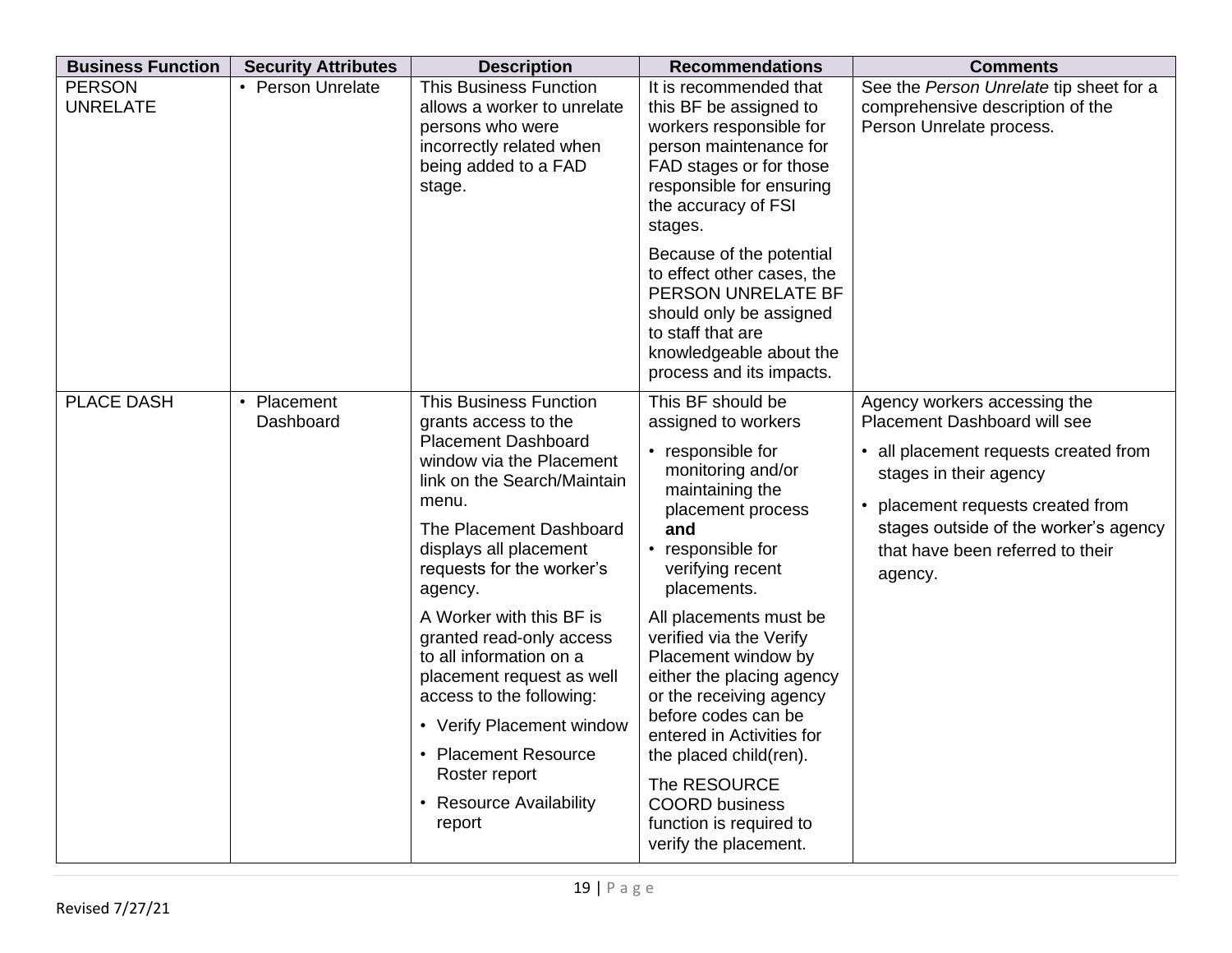| <b>Business Function</b>        | <b>Security Attributes</b>           | <b>Description</b>                                                                                                                                                                                                                                                                                                                                                                                                                                                                                           | <b>Recommendations</b>                                                                                                                                                                                                                                                                                    | <b>Comments</b>                                                                                                                                                                                                                                                                                                                                            |
|---------------------------------|--------------------------------------|--------------------------------------------------------------------------------------------------------------------------------------------------------------------------------------------------------------------------------------------------------------------------------------------------------------------------------------------------------------------------------------------------------------------------------------------------------------------------------------------------------------|-----------------------------------------------------------------------------------------------------------------------------------------------------------------------------------------------------------------------------------------------------------------------------------------------------------|------------------------------------------------------------------------------------------------------------------------------------------------------------------------------------------------------------------------------------------------------------------------------------------------------------------------------------------------------------|
| <b>RESOURCE</b><br><b>ADMIN</b> | • Resource<br>Administrator          | <b>This Business Function</b><br>allows a worker to modify<br>information on the<br><b>Resource Characteristics</b><br>tab for foster homes and/or<br>congregate care facilities<br>within their own agency.<br>Access for VA workers is<br>through the Resource link<br>on the Search/Maintain<br>menu (congregate care or<br>foster homes) or when<br>accessing the Resource<br><b>Characteristics window</b><br>from a FAD stage on a<br>worker's workload (foster<br>homes only).                        | This Business Function is<br>appropriate for FAD or<br>other staff responsible for<br>recording and updating<br><b>Resource Characteristics</b><br>for foster homes<br>licensed/certified by their<br>agency.<br>For congregate care<br>sites, resource<br>characteristics are<br>entered on a bed level. | Voluntary Agency staff without this BF<br>will have view-only access when using<br>Resource Characteristics link from the<br>workload path.<br>Resource Characteristics must be<br>entered so that the best possible match<br>between children needing placement<br>and available resources can be made<br>through the Placement Module search<br>process. |
| <b>RESOURCE COOR</b>            | Resource<br>$\bullet$<br>Coordinator | This Business Function, in<br>combination with the<br>PLACE DASH BF, allows<br>workers to view and<br>respond to open placement<br>referrals on the Placement<br>Dashboard<br>This BF is required to:<br>• accept or decline a<br>placement referral to the<br>agency<br>• verify a child's arrival at a<br>placement, which sends<br>a pending transaction to<br>the Activities window<br>• withdraw a pending<br>transaction sent in error<br>to the Activities window<br>by an incorrect<br>verification. | This BF is intended for<br>agency workers<br>responsible for<br>monitoring placement<br>requests, accepting or<br>declining referrals and<br>verifying a child's arrival<br>at a placement.                                                                                                               | This BF allows modify access on the<br>Referral Detail window where the<br>referred-to agency can accept or<br>decline pending referrals for placement.                                                                                                                                                                                                    |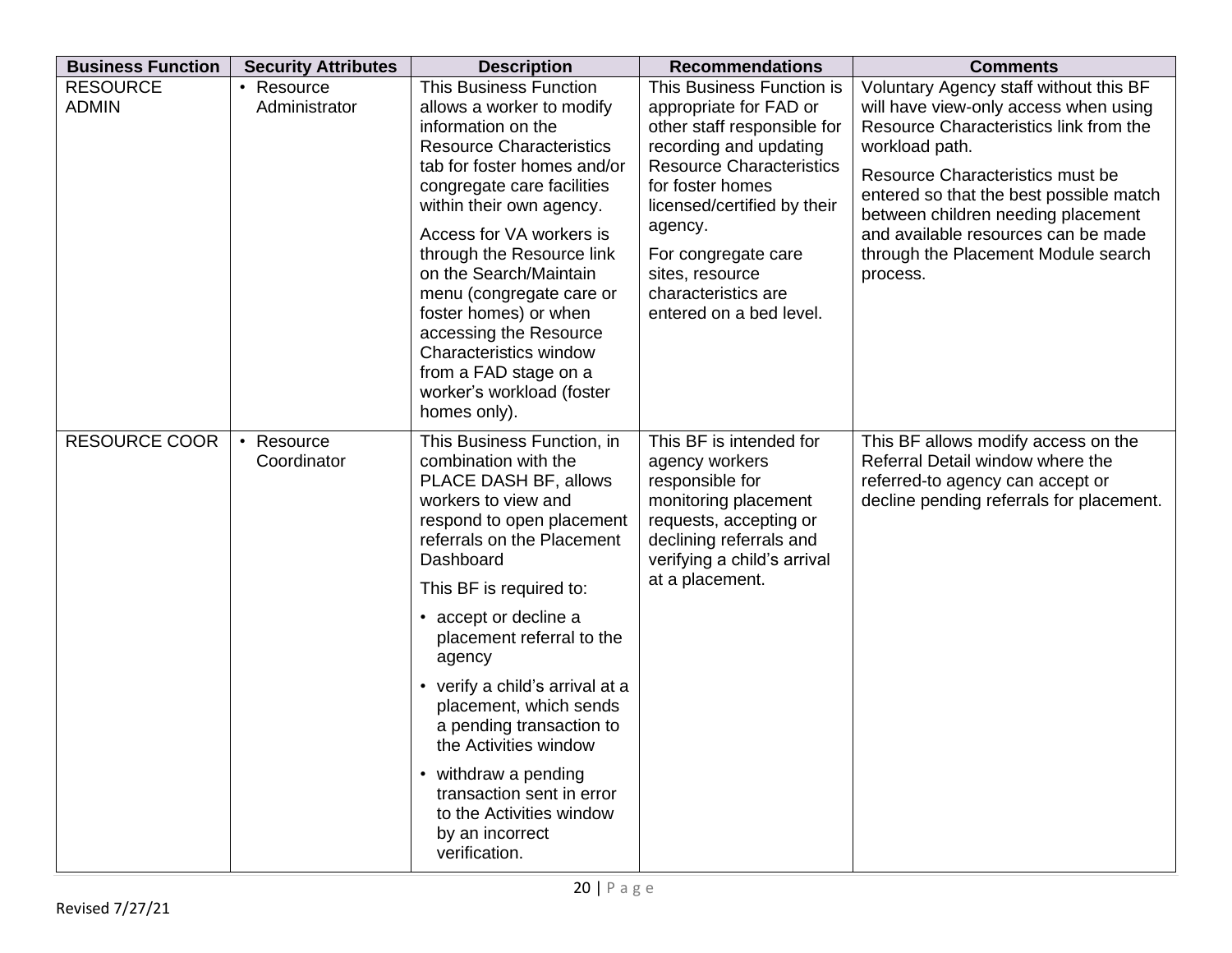| <b>Business Function</b>         | <b>Security Attributes</b>          | <b>Description</b>                                                                                                                                                                                                                                                                                                                                              | <b>Recommendations</b>                                                                                                                                                                                                                                                                                                                                                                                                                               | <b>Comments</b>                                                                                                                                                                                                                                                                                                                                             |
|----------------------------------|-------------------------------------|-----------------------------------------------------------------------------------------------------------------------------------------------------------------------------------------------------------------------------------------------------------------------------------------------------------------------------------------------------------------|------------------------------------------------------------------------------------------------------------------------------------------------------------------------------------------------------------------------------------------------------------------------------------------------------------------------------------------------------------------------------------------------------------------------------------------------------|-------------------------------------------------------------------------------------------------------------------------------------------------------------------------------------------------------------------------------------------------------------------------------------------------------------------------------------------------------------|
| <b>REM PER ADD</b><br><b>ERR</b> | • Remove Person -<br>Added in Error | <b>This Business Function</b><br>allows a worker to remove<br>persons who were<br>incorrectly added to FAD<br>stages.                                                                                                                                                                                                                                           | It is recommended that<br>the REM PER ADD ERR<br>BF be given to FAD staff<br>who are responsible for<br>person maintenance and<br>knowledgeable about the<br>process and its impacts.                                                                                                                                                                                                                                                                | The REM PER ADD ERR link is<br>accessed through the worker's<br>workload on the Person List window. It<br>is visible to all but enabled only if the<br>worker has been assigned the REM<br>PER ADD ERR BF.                                                                                                                                                  |
|                                  |                                     |                                                                                                                                                                                                                                                                                                                                                                 | This Business Function is<br>not needed by Family<br>Services workers as<br>persons added<br>incorrectly are removed<br>through a different<br>process in FSI stages<br>(deleted) and FSS stages<br>(end-dated).                                                                                                                                                                                                                                     |                                                                                                                                                                                                                                                                                                                                                             |
| <b>SEARCH PLACE</b>              | • Search Placement                  | <b>This Business Function</b><br>allows a worker to:<br>• conduct a search for<br>placement resources<br>within their agency for<br>lateral or step-down<br>transfers<br>• create a placement<br>referral for a potential<br>transfer within their own<br>agency<br>• monitor referral<br>responses<br>• select a resource<br>place the child(ren)<br>$\bullet$ | This BF should be<br>assigned to workers who<br>are responsible for<br>searching for and<br>selecting a placement<br>resource for a child<br>based on the information<br>provided in an open<br>placement request.<br>Note: District protocols<br>differ. Not all districts<br>allow VAs to do lateral or<br>step-down transfers<br>without county<br>involvement. Contact the<br>local district if you have<br>questions as to local<br>procedures. | Workers must have this BF to perform<br>these tasks, whether from a workload<br>path or the Placement Dashboard via<br>the Placement link on the<br>Search/Maintain menu.<br>Searches for initial placements, those<br>involving an upward change in level of<br>care and transfers between voluntary<br>agencies can only be done by a district<br>worker. |
| <b>STANDARD</b><br><b>ACCESS</b> | • Standard Access                   | This Business Function is<br>automatically assigned to<br>workers when their                                                                                                                                                                                                                                                                                    | Each CONNECTIONS<br>worker must be assigned                                                                                                                                                                                                                                                                                                                                                                                                          | Searches on Staff/Security and Office<br>default to the worker's own agency but<br>can be changed. An Agency Code                                                                                                                                                                                                                                           |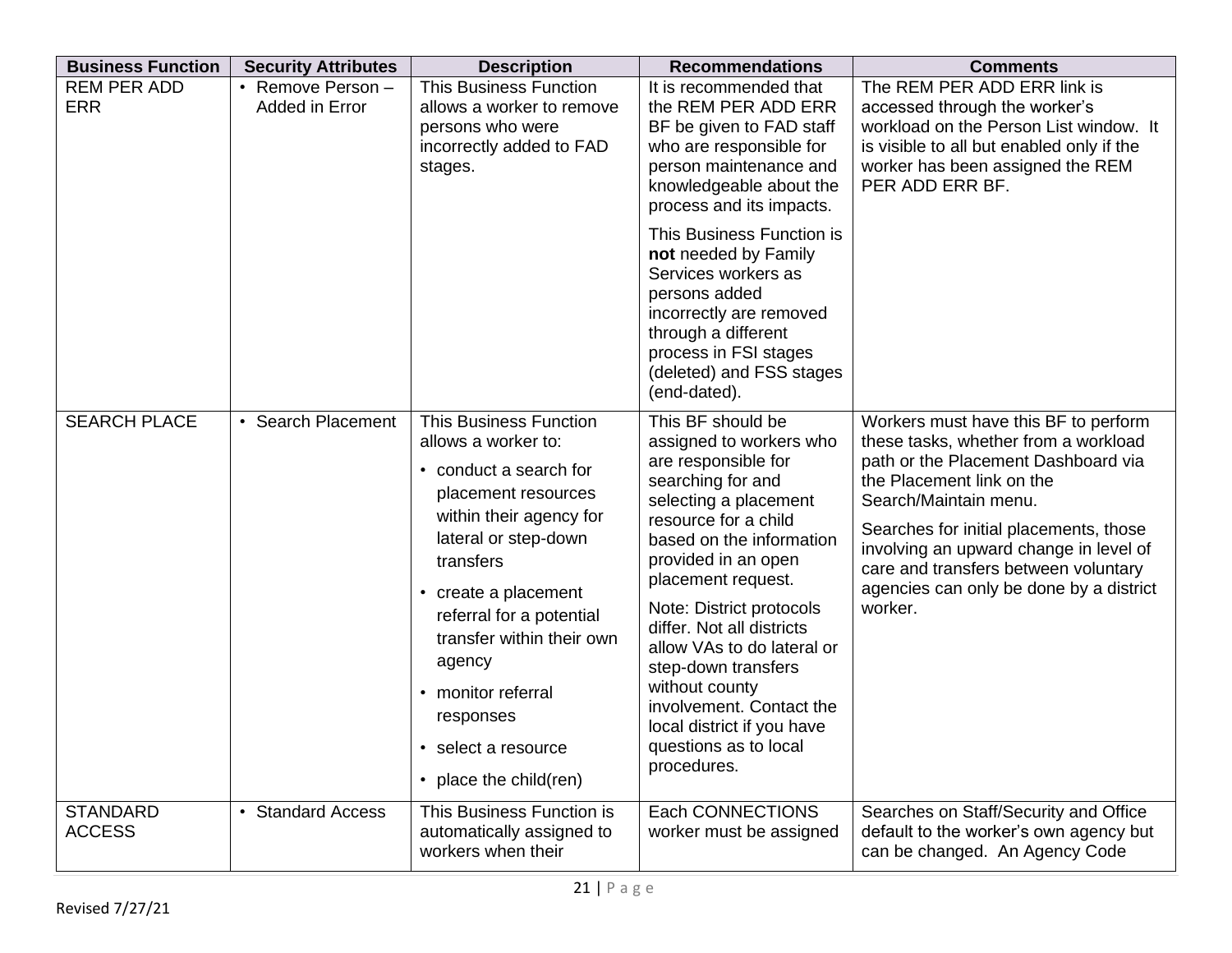| <b>Business Function</b>         | <b>Security Attributes</b>                 | <b>Description</b>                                                                                                                                                                                                                                                                                                            | <b>Recommendations</b>                                                                                                                                                                                                                                                                                                                                                                                                                                                                                                                                                                         | <b>Comments</b>                                                                                                                                                                                                                                                                                                                                                                                                                                                                                    |
|----------------------------------|--------------------------------------------|-------------------------------------------------------------------------------------------------------------------------------------------------------------------------------------------------------------------------------------------------------------------------------------------------------------------------------|------------------------------------------------------------------------------------------------------------------------------------------------------------------------------------------------------------------------------------------------------------------------------------------------------------------------------------------------------------------------------------------------------------------------------------------------------------------------------------------------------------------------------------------------------------------------------------------------|----------------------------------------------------------------------------------------------------------------------------------------------------------------------------------------------------------------------------------------------------------------------------------------------------------------------------------------------------------------------------------------------------------------------------------------------------------------------------------------------------|
|                                  |                                            | accounts are added to<br>CONNECTIONS.<br><b>STANDARD ACCESS</b><br>grants a worker access to<br>basic CONNECTIONS<br>functions such as their<br>Workload, To-Do and My<br>Uploads tabs, the Reports<br>tab and to the Activities,<br>Staff/Security, Resource,<br>Office and Unit searches<br>on the Search Maintain<br>menu. | at least one Business<br>Function.<br>While this BF is only<br>necessary for workers<br>without other Business<br>Functions, there is no<br>harm is keeping this BF<br>when other BFs are<br>assigned.<br>For some workers, the<br><b>STANDARD ACCESS</b><br>BF may provide all the<br>access they need to<br>complete their job duties.                                                                                                                                                                                                                                                       | and/or additional information is required<br>to view information about other<br>agencies/districts.<br>Unit searches are limited to units within<br>the worker's own agency.<br>A Resource search returns read-only<br>results of basic information.                                                                                                                                                                                                                                               |
| <b>UNIT SUM</b><br><b>ACCESS</b> | <b>Unit Summary</b><br>$\bullet$<br>Access | This Business Function, in<br>combination with being the<br>Unit Approver or having a<br>role in the unit above that<br>of the Unit Approver, grants<br>a worker full view and<br>maintain access to the<br>Workloads and To-Dos of<br>all staff within that unit.                                                            | It is recommended that<br>the Unit Approver<br>(typically the Supervisor)<br>of each unit be assigned<br>this Business Function.<br>Administrators and those<br>providing supervisory<br>coverage or completing<br>approvals in the absence<br>of a Supervisor should be<br>assigned the UNIT SUM<br>ACCESS BF and be out-<br>assigned to the unit in a<br>role above that of the<br>Unit Approver in order to<br>gain access the<br>Supervisor's To-Dos.<br>(e.g., if the Unit Approver<br>has a role of Supervisor,<br>the covering worker<br>would need a role of<br>Maintainer or Manger.) | The unit hierarchy access this Business<br>Function conveys gives the same<br>maintain access to information as that<br>of the assigned worker.<br>Unit Hierarchy access can be used for<br>all types of stages (FAD, FSI, FSS).<br>Agency Access settings only apply to<br>FSI and FSS stages; they do not grant<br>access to FAD stages.<br>See the CONNECTIONS Security Tip<br>Sheet Accessing Someone Else's<br>Workload & To-Do's for more<br>information on the Unit Summary<br>Access path. |
| <b>VIEW ACTIVITY</b>             | • View Activity                            | <b>This Business Function</b><br>grants workers without a                                                                                                                                                                                                                                                                     | This BF is recommended<br>for Services Supervisors,                                                                                                                                                                                                                                                                                                                                                                                                                                                                                                                                            | Workers assigned a role in a Family<br>Services Stage (FSS), do not need this                                                                                                                                                                                                                                                                                                                                                                                                                      |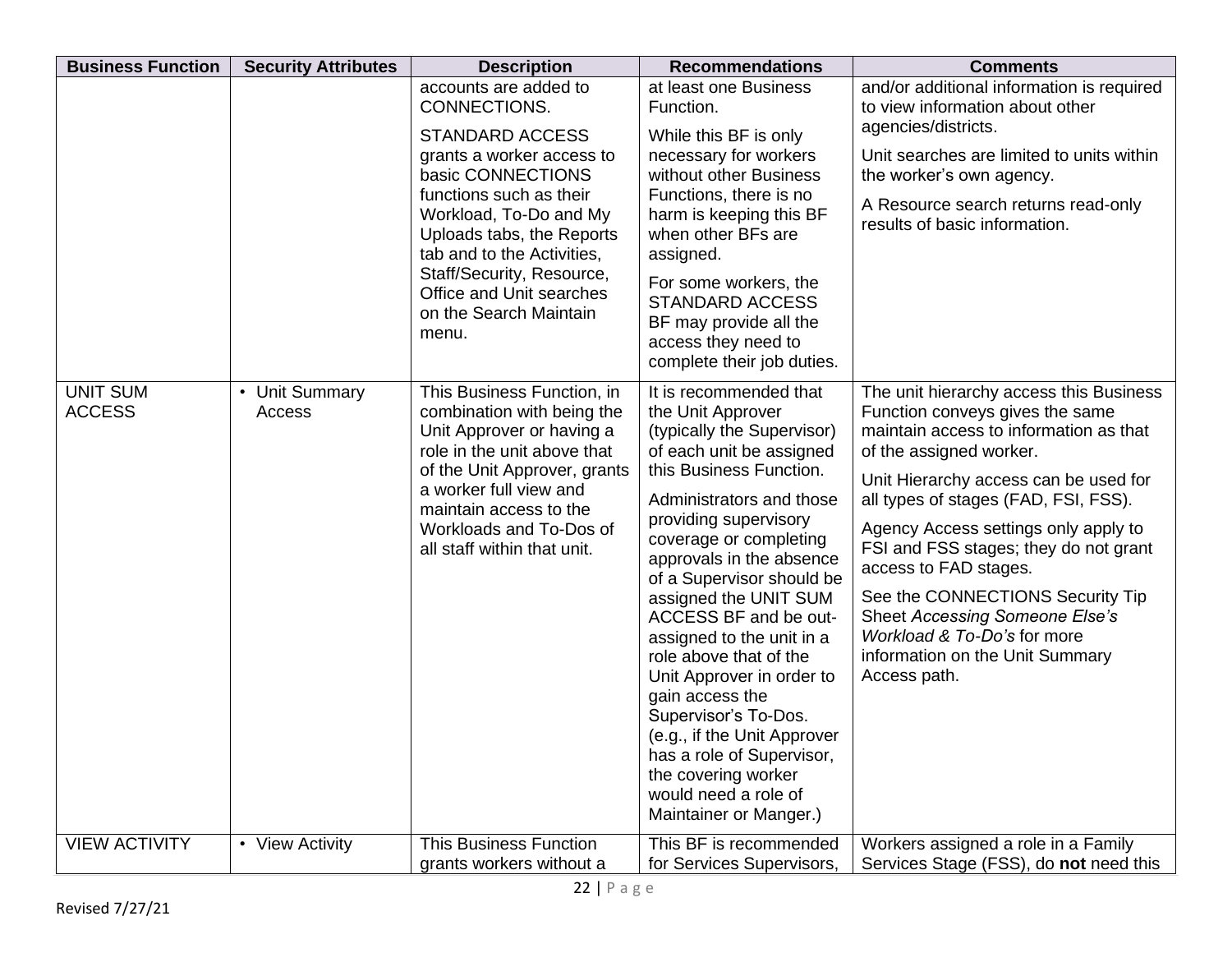| <b>Business Function</b> | <b>Security Attributes</b> | <b>Description</b>                                                                                                                                                                                                                                                                                                                                                                                                                                              | <b>Recommendations</b>                                                                                                                                                                                                                                                                                       | <b>Comments</b>                                                                                                                                                                                                                                                                       |
|--------------------------|----------------------------|-----------------------------------------------------------------------------------------------------------------------------------------------------------------------------------------------------------------------------------------------------------------------------------------------------------------------------------------------------------------------------------------------------------------------------------------------------------------|--------------------------------------------------------------------------------------------------------------------------------------------------------------------------------------------------------------------------------------------------------------------------------------------------------------|---------------------------------------------------------------------------------------------------------------------------------------------------------------------------------------------------------------------------------------------------------------------------------------|
|                          |                            | role in a Family Services<br>Stage (FSS), view access<br>to Activities window<br>information for children<br>whose FSS stage county<br>matches that of the<br>county/agency assigned<br>primary responsibility for<br>the child.                                                                                                                                                                                                                                | Administrators, or others<br>without an assigned role<br>in an FSS who need to<br>view Activities<br>information (Legal,<br>Movement, Candidacy,<br>Adoption) for a child in<br>their jurisdiction.                                                                                                          | BF to view Activities information for the<br>children in that stage.<br>State workers with the appropriate<br>security will have access to all children<br>statewide.                                                                                                                 |
|                          |                            | Workers assigned this BF<br>use the Activities link on<br>the Search/Maintain menu<br>and can search by CIN or<br>WMS Case number to view<br>child-specific information.                                                                                                                                                                                                                                                                                        |                                                                                                                                                                                                                                                                                                              |                                                                                                                                                                                                                                                                                       |
| <b>VIEW AGY ACC</b>      | • View Agency<br>Access    | <b>This Business Function</b><br>grants view-only access to<br>the Agency Access window<br>from the Search/Maintain<br>menu.<br><b>Agency Access settings</b><br>may be used to assign<br>View, Maintain, or no<br>additional access to groups<br>of staff based on the<br>following:<br>• Staff marked as Case<br>Assignable<br>$\circ$ All within District<br>(Agency) or<br>○ All Within Unit or<br>o All within Same Job<br><b>Type</b><br>• Unit Approvers | It is recommended that<br>this BF be assigned to<br>Administrators or others<br>needing read-only access<br>to the Agency Access<br>settings.<br>Security Coordinators or<br>other workers assigned<br>the MAINT AGY ACC<br><b>Business Function</b><br>already have view access<br>and do not need this BF. | Agency Access settings only apply to<br>FSI and FSS stages; they do not grant<br>access to FAD stages.<br>The Agency Access link is only visible<br>on the Search/Maintain Menu if a<br>worker has been assigned the MAINT<br>AGY ACCESS or VIEW AGY ACC<br><b>Business Function.</b> |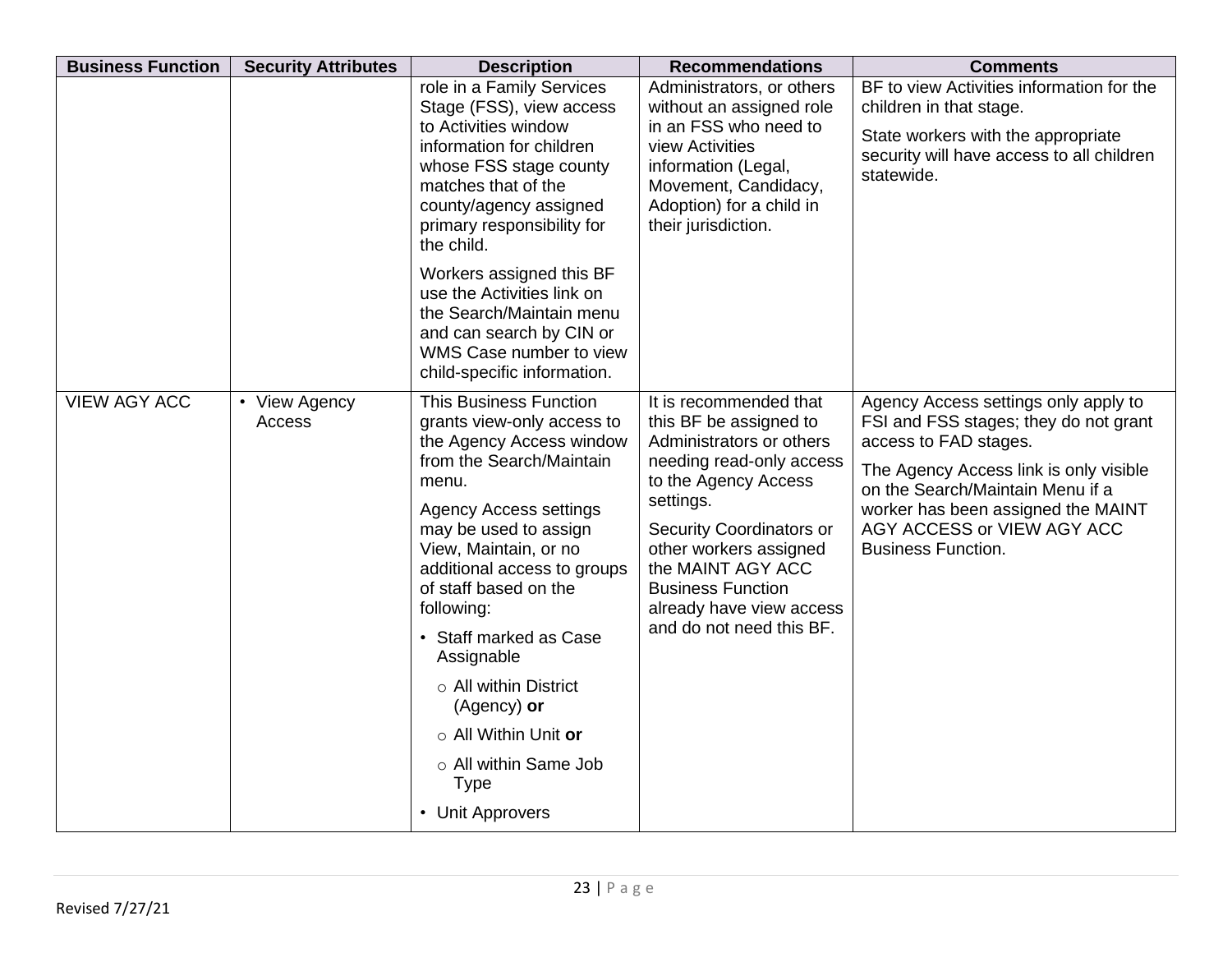| <b>Business Function</b>         | <b>Security Attributes</b> | <b>Description</b>                                                                                                                                                                                                                                                                                                                                                                                       | <b>Recommendations</b>                                                                                                                                                                       | <b>Comments</b>                                                                                                                                                                                                |
|----------------------------------|----------------------------|----------------------------------------------------------------------------------------------------------------------------------------------------------------------------------------------------------------------------------------------------------------------------------------------------------------------------------------------------------------------------------------------------------|----------------------------------------------------------------------------------------------------------------------------------------------------------------------------------------------|----------------------------------------------------------------------------------------------------------------------------------------------------------------------------------------------------------------|
|                                  |                            | $\circ$ All Within District<br>(Agency) or                                                                                                                                                                                                                                                                                                                                                               |                                                                                                                                                                                              |                                                                                                                                                                                                                |
|                                  |                            | o All Within Same Unit<br>Specialization                                                                                                                                                                                                                                                                                                                                                                 |                                                                                                                                                                                              |                                                                                                                                                                                                                |
|                                  |                            | • Direct Supervisory Line *                                                                                                                                                                                                                                                                                                                                                                              |                                                                                                                                                                                              |                                                                                                                                                                                                                |
|                                  |                            | $\circ$ All Staff or                                                                                                                                                                                                                                                                                                                                                                                     |                                                                                                                                                                                              |                                                                                                                                                                                                                |
|                                  |                            | ○ All Non-Clerical Staff                                                                                                                                                                                                                                                                                                                                                                                 |                                                                                                                                                                                              |                                                                                                                                                                                                                |
|                                  |                            | *Note: Direct Supervisory<br>Line is established using a<br>unit hierarchy created with<br>the Organizational<br>Hierarchy settings. Workers<br>must have MAIN ORG<br>HIER BF to create this<br>hierarchy.                                                                                                                                                                                               |                                                                                                                                                                                              |                                                                                                                                                                                                                |
| <b>VIEW CLOSED</b><br><b>FAR</b> | • View Closed FAR          | <b>This Business Function</b><br>allows implied role access<br>to closed FAR stages for<br>• a worker with an<br>assigned role in an FSI<br>or FSS stage and one or<br>more persons in common<br>with the closed FAR<br>stage.<br>• supervisors and others<br>with unit hierarchy<br>access to the assigned<br>worker's workload<br>• workers with Agency<br>Access to the assigned<br>worker's workload | It is recommended that<br>this BF be assigned to<br>services workers,<br>supervisors and/or<br>managers who need to<br>view FAR history for<br>stages assigned to a VA<br>worker's workload. | VA workers will be unable to view<br>closed FAR stages marked as sensitive.                                                                                                                                    |
| <b>VIEW HEALTH</b>               | • View Health              | VIEW HEALTH is a<br>specialty path Business<br>Function which, in<br>combination with the<br><b>ACCESS ALL AGENCY</b>                                                                                                                                                                                                                                                                                    | Recommended for<br>workers such as<br>Administrators who need<br>view-only access to<br>health information on an                                                                             | The following workers can view health<br>information <i>without</i> being assigned the<br>VIEW HEALTH BF only if the agency<br>has also been designated as having<br>health care responsibility for the child: |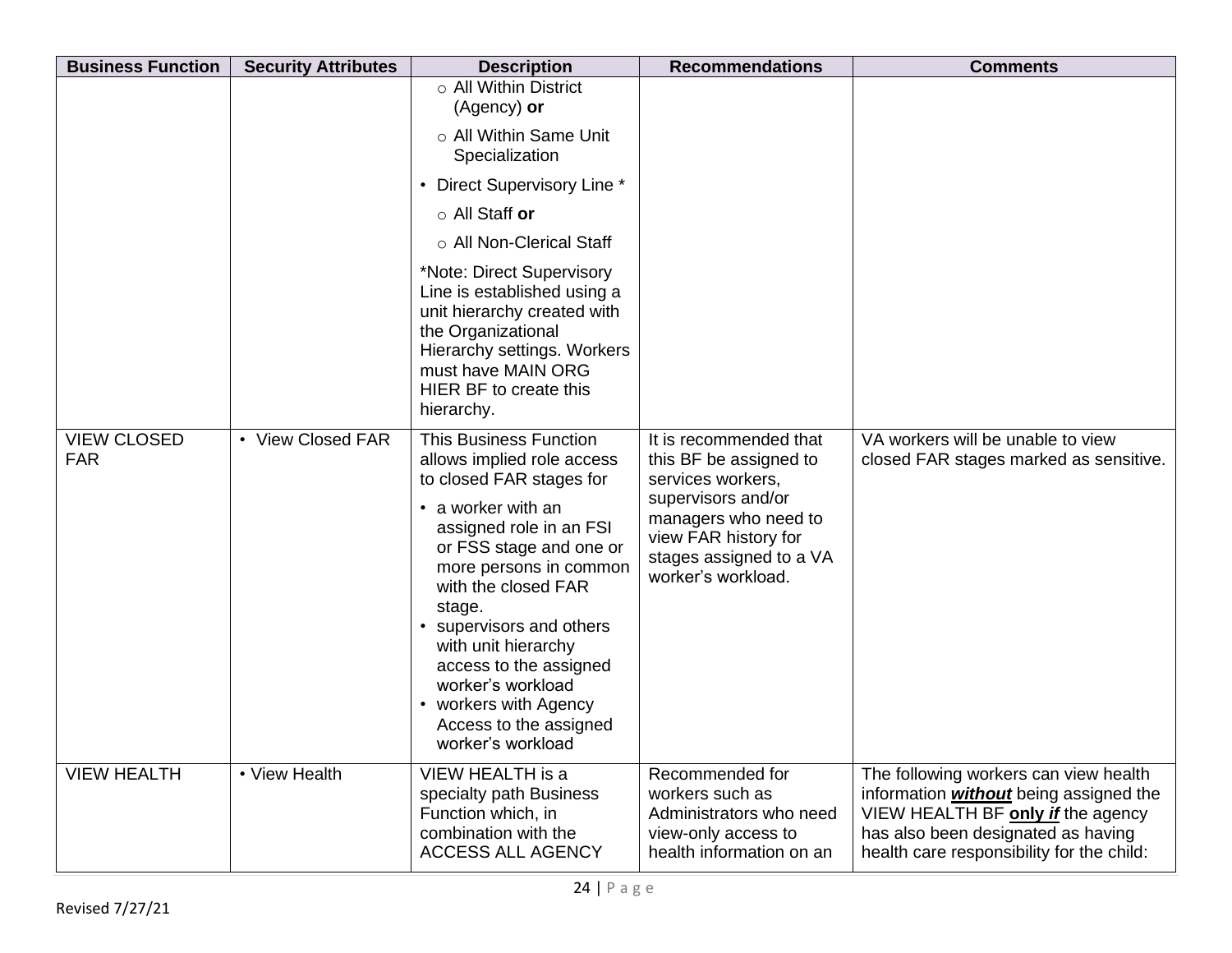| <b>Business Function</b> | <b>Security Attributes</b> | <b>Description</b>                                                                                                | <b>Recommendations</b>                                                                         | <b>Comments</b>                                                                                                                                                                                                                                                                                                                                    |
|--------------------------|----------------------------|-------------------------------------------------------------------------------------------------------------------|------------------------------------------------------------------------------------------------|----------------------------------------------------------------------------------------------------------------------------------------------------------------------------------------------------------------------------------------------------------------------------------------------------------------------------------------------------|
|                          |                            | and the CASE SEARCH or<br>PERSON SEARCH BFs,                                                                      | agency wide basis for<br>open or closed Family                                                 | Workers assigned a role in the<br>$\bullet$<br>stage of Case Planner (CP).                                                                                                                                                                                                                                                                         |
|                          |                            | allows a worker to view<br>FSS stage health<br>information for all children<br>for which the agency has           | Services Stages and<br>who, for open stages,<br>does not have either a<br>role in the stage or | Any worker with access to the<br>workload of the Case Planner<br>through unit hierarchy.                                                                                                                                                                                                                                                           |
|                          |                            | been designated as health<br>responsibility and has a                                                             | access via unit hierarchy.<br>The BF must be assigned                                          | Workers assigned a Case Worker<br>$\bullet$<br>(CW) role                                                                                                                                                                                                                                                                                           |
|                          |                            | current role or had a<br>historic role.                                                                           | with the CASE SEARCH,<br>PERSON SEARCH or                                                      | Any worker with access to the<br>$\bullet$<br>workload of the Case Worker.                                                                                                                                                                                                                                                                         |
|                          |                            | A worker with this BF and<br>no assigned role can view<br>health information but does<br>not have access to other | the ACCESS ALL<br><b>AGENCY BF (which</b><br>contains CASE<br>SEARCH).                         | <b>Agency Access and Organizational</b><br>Hierarchy paths do NOT grant access<br>to the health module.                                                                                                                                                                                                                                            |
|                          |                            | information within the<br><b>Family Services Stage</b>                                                            | Due to the confidential<br>nature of health                                                    | <b>Additional Access Rules for Open</b><br>Stages:                                                                                                                                                                                                                                                                                                 |
|                          |                            | unless additional access is<br>granted.                                                                           | information, this BF<br>should only be assigned<br>to select staff.                            | • Workers with the VIEW HEALTH BF<br>in the same agency as the Case<br>Planner or Case Worker but without a<br>role in the stage can only view health<br>information for children for whom the<br>agency has been designated as<br>having health responsibility.                                                                                   |
|                          |                            |                                                                                                                   |                                                                                                | • Workers with the VIEW HEALTH BF<br>in the same agency as the Case<br>Worker but without a role in the stage<br>may also view health information in<br>open stages, for any child for whom<br>their agency was previously<br>responsible, though they will only be<br>able to view that information up to the<br>time their responsibility ended. |
|                          |                            |                                                                                                                   |                                                                                                | <b>Access Rules for Closed Stages:</b>                                                                                                                                                                                                                                                                                                             |
|                          |                            |                                                                                                                   |                                                                                                | • Workers with the VIEW HEALTH BF<br>assigned at the time of stage closure<br>in the agency of the Case Planner<br>may view health information for all<br>tracked children in the stage.                                                                                                                                                           |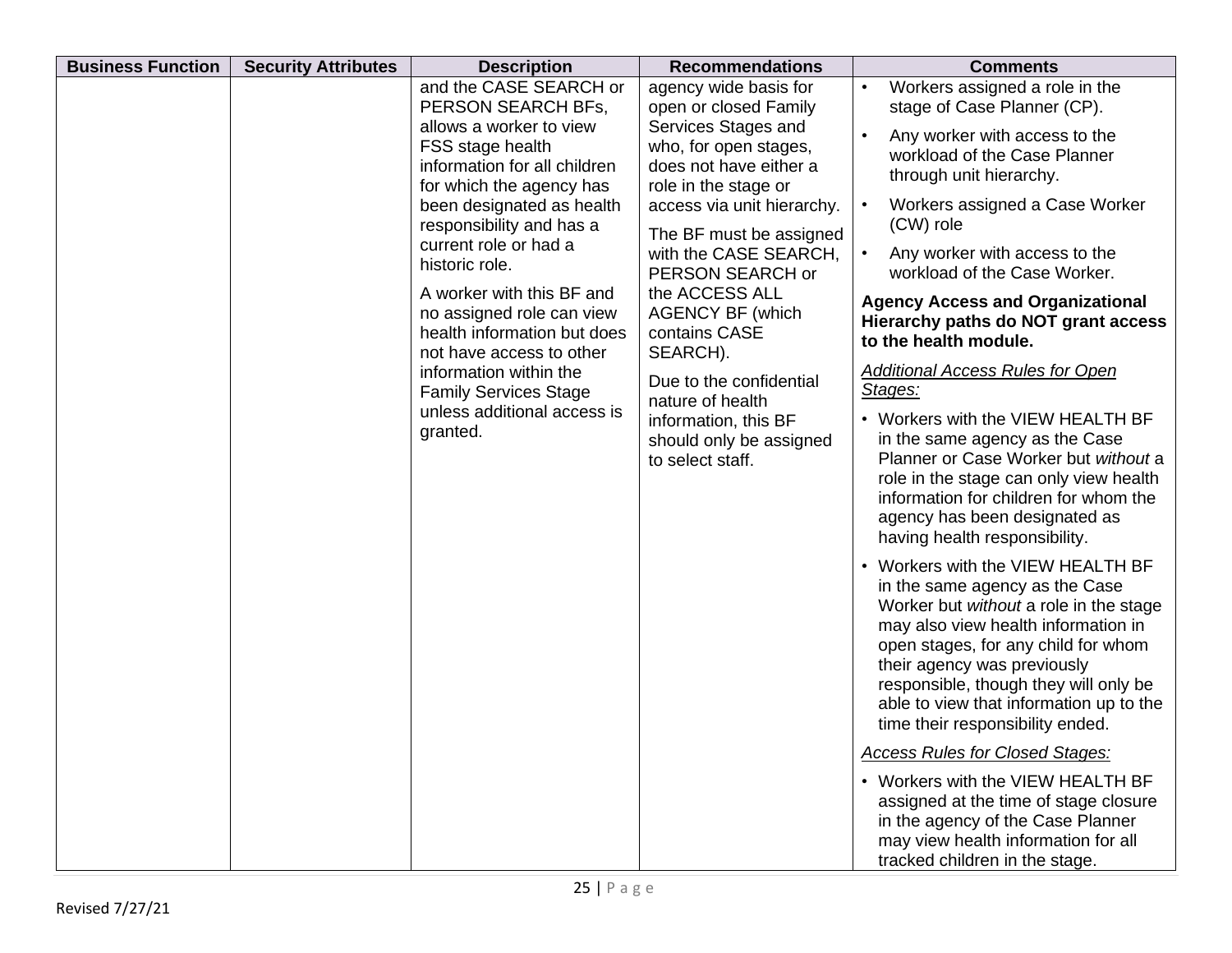| <b>Business Function</b> | <b>Security Attributes</b> | <b>Description</b>                                                                                                                                                                                                                                                                                                       | <b>Recommendations</b>                                                                                                                                                                                                    | <b>Comments</b>                                                                                                                                                                                                                                                                                                                                                                                                                                                                                                                                                                                                                                                                                                                                                                                                                                                                                                                         |
|--------------------------|----------------------------|--------------------------------------------------------------------------------------------------------------------------------------------------------------------------------------------------------------------------------------------------------------------------------------------------------------------------|---------------------------------------------------------------------------------------------------------------------------------------------------------------------------------------------------------------------------|-----------------------------------------------------------------------------------------------------------------------------------------------------------------------------------------------------------------------------------------------------------------------------------------------------------------------------------------------------------------------------------------------------------------------------------------------------------------------------------------------------------------------------------------------------------------------------------------------------------------------------------------------------------------------------------------------------------------------------------------------------------------------------------------------------------------------------------------------------------------------------------------------------------------------------------------|
|                          |                            |                                                                                                                                                                                                                                                                                                                          |                                                                                                                                                                                                                           | • Workers in the agency of the Case<br>Planner whose agency had been<br>designated responsible AND who<br>have the VIEW HEALTH Business<br>Function will be able to view health<br>information for the children for whom<br>the CP's agency was responsible up<br>until the time either the CP role or<br>health responsibility was unassigned.<br>If the agency of the Case Planner<br>was never designated responsible,<br>then NO ONE in that agency will be<br>able to view the health information.<br>• Workers with the VIEW HEALTH BF<br>assigned at the time of stage closure<br>in the agency of the Case Worker<br>may view health information for<br>children for whom their district was<br>designated responsible.<br>• Staff with the VIEW HEALTH BF in<br>the same agency as a worker with a<br>role of Case Worker whose agency<br>was unassigned prior to the stage<br>closure may not view any health<br>information. |
| <b>VIEW OPEN FAR</b>     | • View Open FAR            | <b>This Business Function</b><br>allows implied role access<br>to open FAR stages for<br>• a worker with an<br>assigned role in an FSI<br>or FSS stage and one or<br>more persons in common<br>with the open FAR stage<br>• supervisors and others<br>with unit hierarchy<br>access to the assigned<br>worker's workload | It is recommended that<br>this BF be assigned to<br>services workers,<br>supervisors and/or<br>managers who need to<br>view currently open FAR<br>stages for FSI and FSS<br>stages assigned to a VA<br>worker's workload. | VA workers will be unable to view open<br>FAR stages marked as sensitive.                                                                                                                                                                                                                                                                                                                                                                                                                                                                                                                                                                                                                                                                                                                                                                                                                                                               |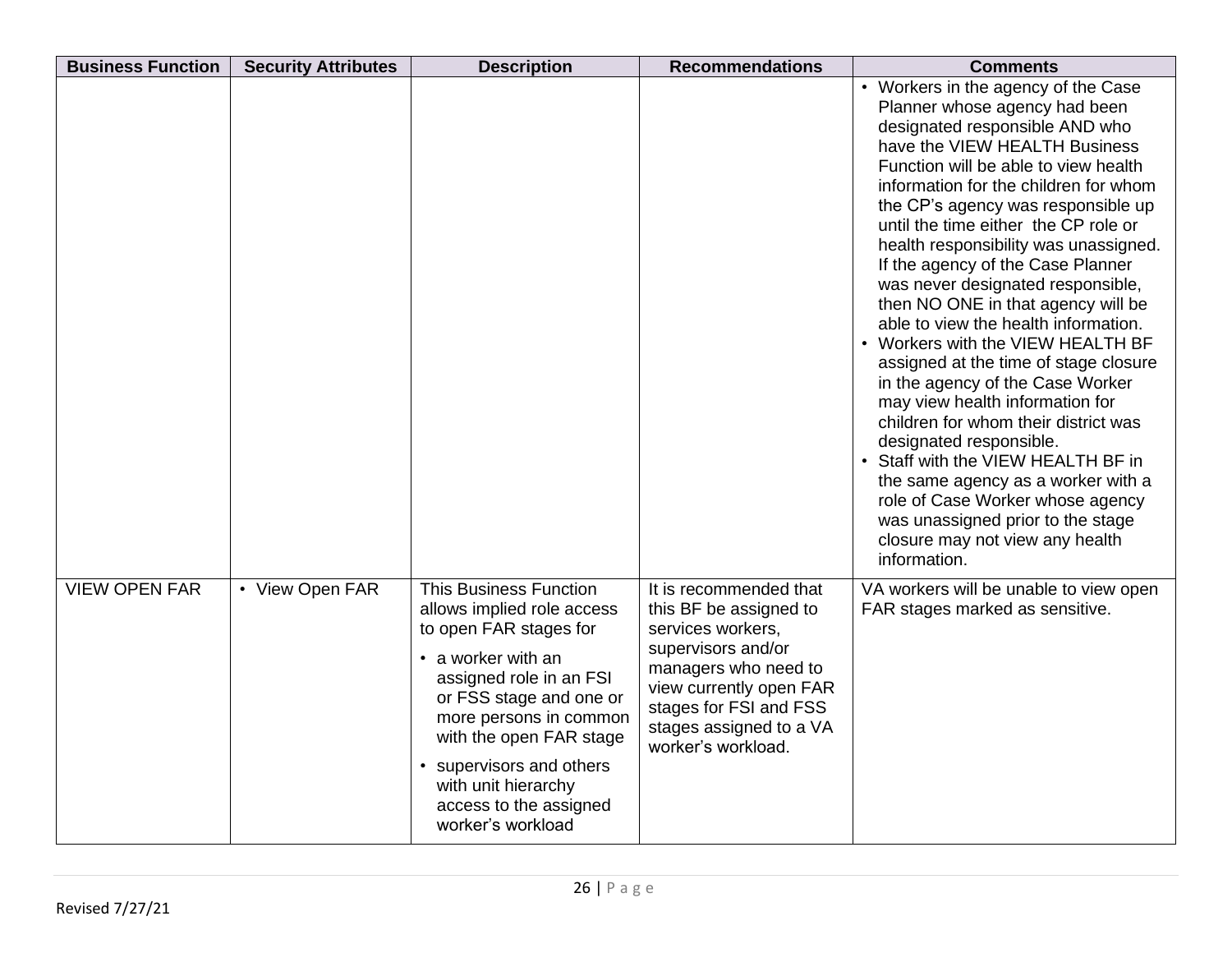| <b>Business Function</b> | <b>Security Attributes</b>                      | <b>Description</b>                                                                                                                                                                                                                                                                                                                                                                                                                                   | <b>Recommendations</b>                                                                                                                                                                                                                                                                                                                                                                                                                                                                | <b>Comments</b>                                                                                                                                                                                                                                                                                                                     |
|--------------------------|-------------------------------------------------|------------------------------------------------------------------------------------------------------------------------------------------------------------------------------------------------------------------------------------------------------------------------------------------------------------------------------------------------------------------------------------------------------------------------------------------------------|---------------------------------------------------------------------------------------------------------------------------------------------------------------------------------------------------------------------------------------------------------------------------------------------------------------------------------------------------------------------------------------------------------------------------------------------------------------------------------------|-------------------------------------------------------------------------------------------------------------------------------------------------------------------------------------------------------------------------------------------------------------------------------------------------------------------------------------|
|                          |                                                 | • workers with Agency<br>Access to the assigned<br>worker's workload                                                                                                                                                                                                                                                                                                                                                                                 |                                                                                                                                                                                                                                                                                                                                                                                                                                                                                       |                                                                                                                                                                                                                                                                                                                                     |
| <b>VIEW ORG HIER</b>     | • View<br>Organizational<br>Hierarchy           | <b>This Business Function</b><br>allows a worker to view all<br>units in the organizational<br>hierarchy structure (if any)<br>for their own agency via the<br>Org Hierarchy link on the<br>Search/Maintain menu.                                                                                                                                                                                                                                    | It is recommended that<br>this Business Function be<br>assigned to<br>administrators or others<br>who need view access to<br>an agency's<br><b>Organizational Hierarchy</b><br>structure.<br>Security Coordinators in<br>agencies that do not use<br><b>Organizational Hierarchy</b><br>as part of their security<br>structure may find this BF<br>useful, as it allows one to<br>see which workers are in-<br>and out- assigned to a<br>given unit in an easy to<br>navigate format. | The Org Hierarchy link is only visible on<br>the Search/Maintain Menu if a worker<br>has been assigned either the MAINT<br>ORG HIER or VIEW ORG HIER BF.<br>Security Coordinators or other workers<br>assigned the MAINT ORG HIER BF do<br>not need this BF.                                                                        |
| <b>VIEW SENS DASH</b>    | <b>View Sensitive</b><br>$\bullet$<br>Dashboard | The BF controls access to<br>placement request<br>information created from<br>cases marked as sensitive<br>on the Placement<br>Dashboard.<br>Without this BF, users will<br>see placement requests<br>generated from within<br>sensitive cases on the<br><b>Request for Placement</b><br>Services grid, but with a<br>masked Stage Name and<br>Stage ID column.<br>The New Using option is<br>not available, details are<br>hidden and message, "You | This BF should be<br>assigned to workers who<br>may need to process<br>placement requests<br>originating from cases<br>marked as sensitive.                                                                                                                                                                                                                                                                                                                                           | The BF also controls detailed access to<br>the Placement Resource Roster. If the<br>user does not have the BF, and the<br>generated report displays a child who<br>was placed from a placement request<br>initiated in a sensitive case, the child's<br>name will display as "occupied," and the<br>child's PID will display blank. |